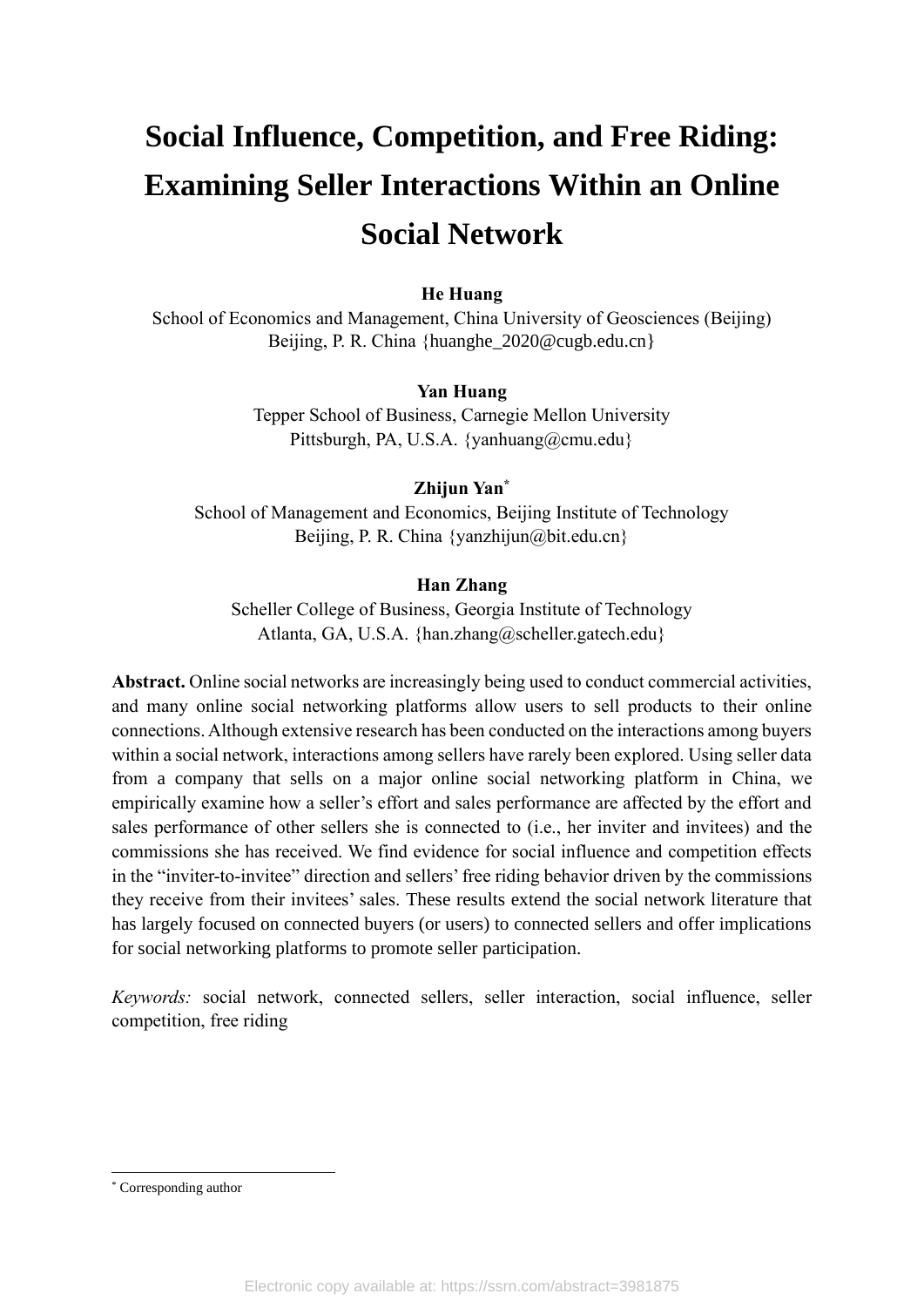#### **1. INTRODUCTION**

The rapid development of social media has resulted in the increasing use of social networks to conduct commercial activities (Chen et al., 2016; Hong et al., 2017; Liang & Turban, 2011; Stephen & Toubia, 2010). According to eMarketer, sales from products sold through social networks are projected to reach \$36.09 billion in 2021, up roughly 35% from 2020; the number of U.S. consumers buying through social networks will grow 12.9% to 90.4 million in 2021 from 80.1 million in 2020 (Lipsman, 2021). Many social networks allow their users to sell products to their online friends. For example, Facebook allows users to create listings in the Facebook Marketplace to sell products in their local communities and social circles. Similarly, Chinese social media giant WeChat also has a marketplace for users to sell products to their social connections.

This phenomenon of selling in online social networks has not drawn much attention from academic research. Prior literature has studied commercial activities in social networks, including peer recommendation (Crawford et al., 2018; Oestreicher-Singer & Sundararajan, 2012a), group shopping (Li, 2018; Wu et al., 2015), daily deals (Subramanian & Rao, 2016; Sun et al., 2021b), bicycle sharing (Lamberton & Rose, 2012), social sharing of promotional incentives (Sun et al., 2021a), consumer-to-consumer Facebook "buy and sell" groups (Chen et al., 2016), and the impact of Facebook likes on user decision-making on a linked ecommerce site (Bhattacharyya & Bose, 2020). However, most of these studies focus on customers (buyers) who make purchase or consumption decisions in social networks. In this paper, we focus specifically on the interactions among sellers within a social network.

To our best knowledge, only a few previous studies have attempted to examine sellers or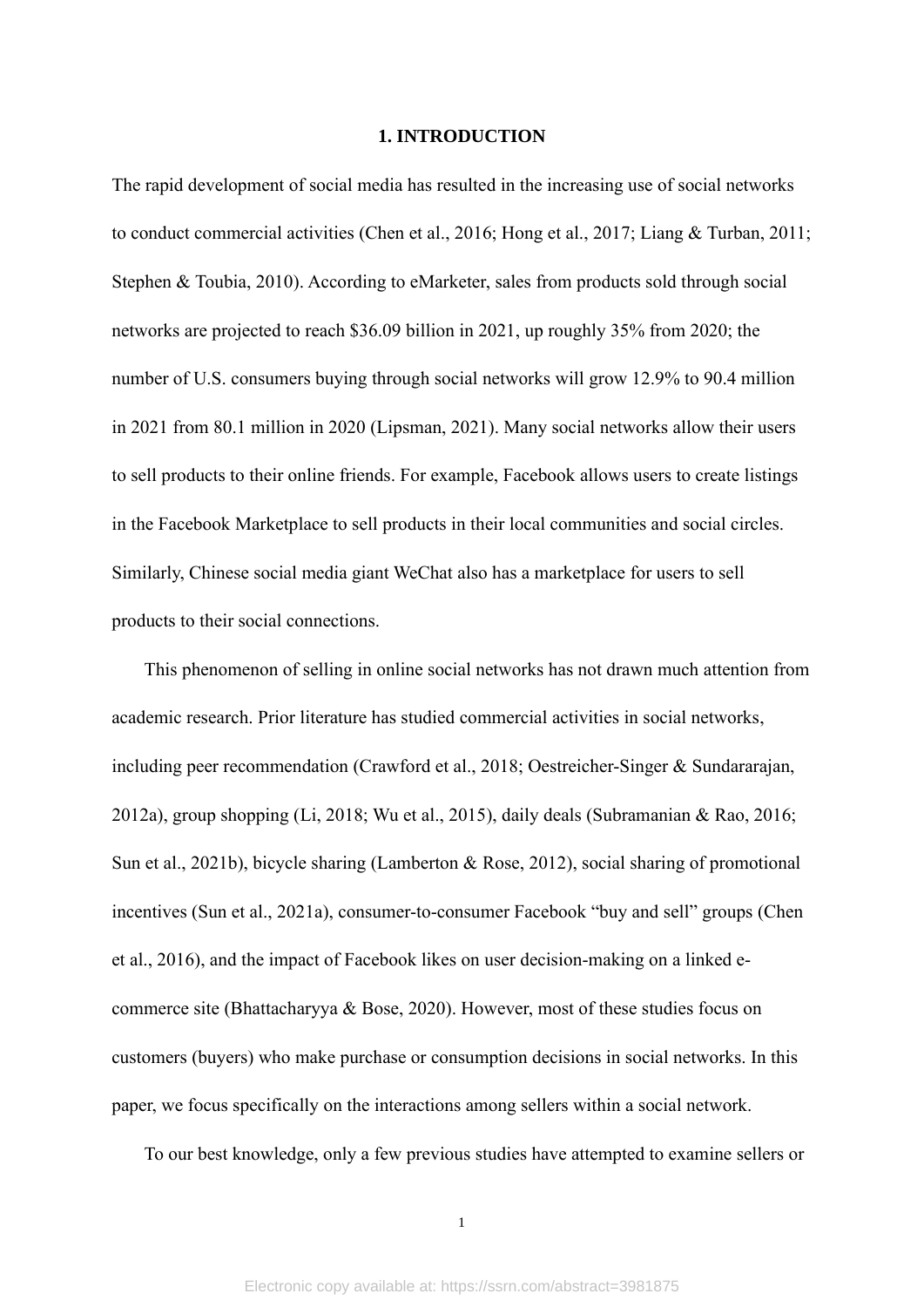providers in social networks, but their research settings are different from ours. Stephen and Toubia (2010) explored the economic impact of a social network among sellers, but the network ties are only hyperlinks among their shops, and the sellers do not have a personal relationship. Gu et al. (2010) studied social influence among a group of offline distributors who sell products from a well-known manufacturer, but the distributors are companies instead of individuals in an offline setting. Song et al. (2019) investigated reciprocal promotions among content providers on YouTube, but the products in their context are free virtual content, and the specific provider behavior examined is promotion behavior. The context studied in Cao et al. (2020), a WeChat-based commercial platform, is similar to ours. However, their paper only discussed the topological features of the platform and presented descriptive statistics on users' behavior without an econometric analysis.

This paper fills the research gap in the literature by examining interactions among sellers in online social networks, where sellers form a hierarchical structure as follows. A seller, Jeff, can invite another user, Jane, to become a seller, who can further invite her friend, Tim, to become a seller. (In this case, if we consider Jane as the "focal seller," Jeff is her "inviter," and Tim is her "invitee".) Sellers receive commissions from not only their own sales but also their direct invitees' sales. Using a unique dataset involving 1,684 sellers over 11 weeks, who sell on a major social networking platform (WeChat), we empirically explore the following research question: How do the inviter and invitee(s) affect the focal seller's selling activities in terms of effort in selling and sales performance?

We argue that the interactions among sellers can take three different forms: social influence, competition, and influence induced by correlated incentives. Social influence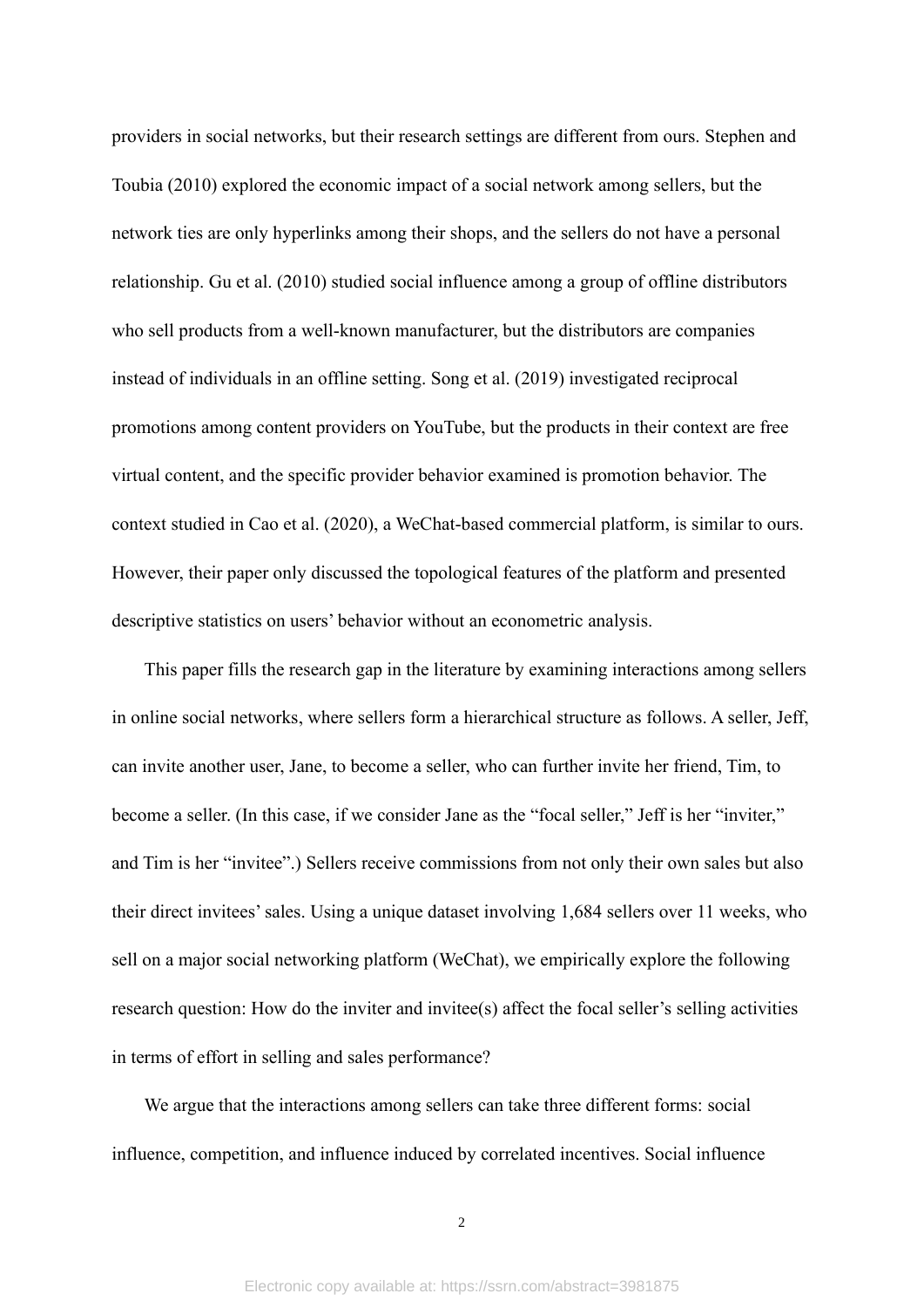describes how the behavior of other people in a social environment changes the focal people's expected utility from that behavior and consequently the focal people's likelihood of taking that behavior (Aral, 2011). Much of the social influence literature has examined social influence among buyers or users. Social influence has been widely shown to increase buyers' intention to purchase a product (Bapna & Umyarov, 2015; de Matos et al., 2014; Jung et al., 2020; Ma et al., 2015; Risselada et al., 2014; Zhang et al., 2018) and to increase buyers' engagement and sustained use of the product after purchasing it (Aral & Walker, 2011; Wang et al., 2013). However, it is still unclear whether and how connected sellers affect each other's behavior because the set of factors affecting sellers' utility is different from factors affecting buyers' or users' utility. Buyers' or users' decisions are simply based on the utility they can receive by consuming or using a product, while sellers' utility is affected by their effort and the demand condition. Therefore, findings of social influence among connected buyers or users are not directly applicable to connected sellers.

Aral (2011) summarized several mechanisms of social influence, including raising awareness (Risselada et al., 2014), persuasion (Aral & Walker, 2011), and social learning (Hao et al., 2018; Wang et al., 2013). In our context, social learning is likely to be the primary mechanism of social influence among sellers. Specifically, following the cost-benefit analysis framework (Adler & Posner, 1999; Drèze & Stern, 1987), we posit that when a seller decides how much effort to exert in selling, she compares the expected benefit and the cost associated with the effort. Both the expected benefit and the cost increase with seller effort – more effort can generally increase sales and thus the commissions sellers can receive, but it also takes more time and energy. Sellers will choose an effort level such that the marginal benefit equals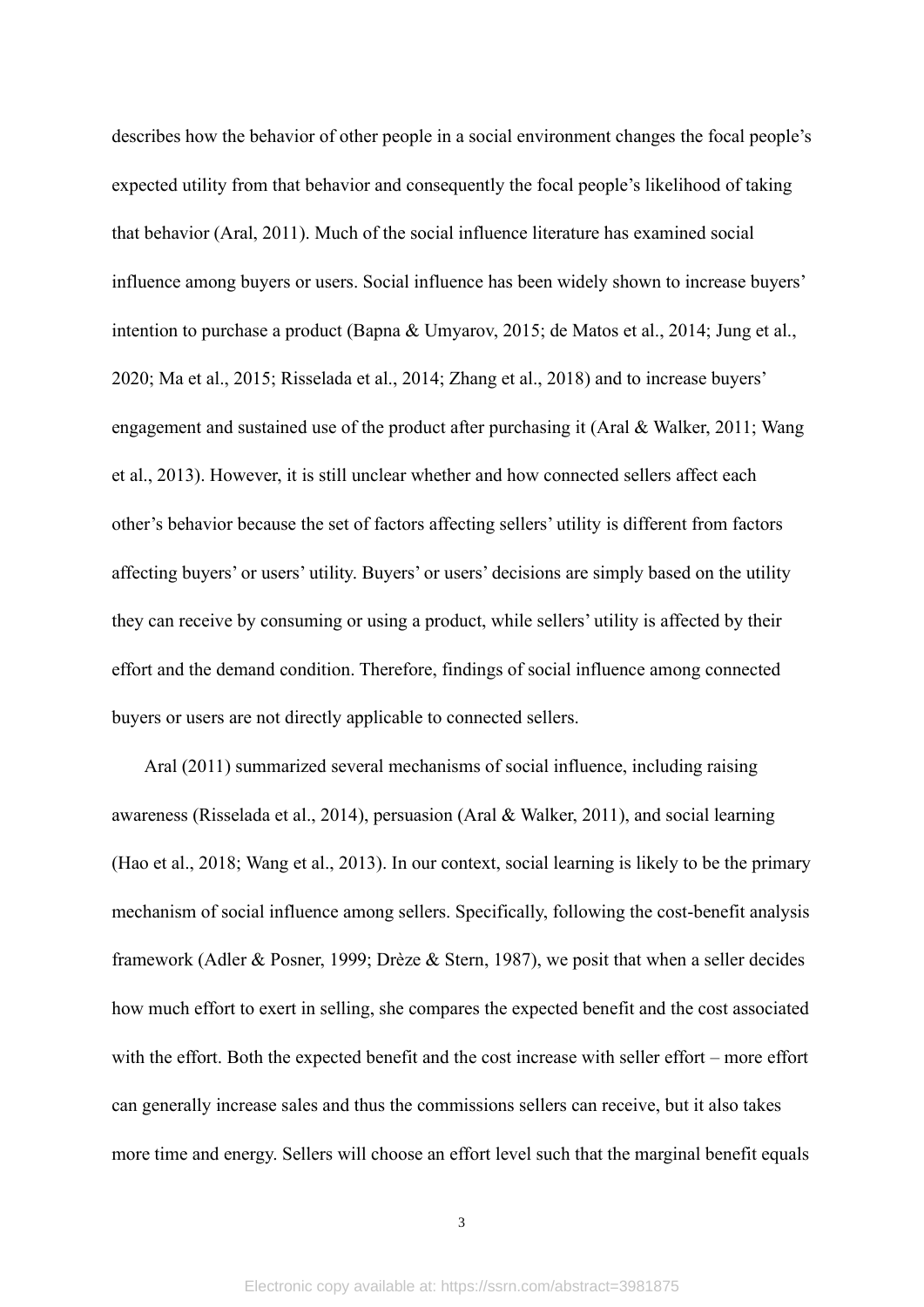the marginal cost. From the sellers' perspective, there is no uncertainty about the cost, but the benefit is uncertain because demand and sales are uncertain. In an online social network, connected sellers can observe each other's behavior and learn about the market demand from each other. For example, when a seller observes that her inviter/invitees exert a large (small) amount of effort, the seller will infer that the inviter's/invitees' expectation of the demand or the marginal benefit from exerting effort in selling is high (low) since the marginal cost is certain. With this new piece of information, she will update her belief about the demand and the expected marginal benefit (Hao et al., 2018). A higher expected marginal benefit will lead to a higher effort level. Therefore, we expect that the inviter's and invitees' effort will have a positive effect on the focal seller's effort.

In addition to social influence, competition (Gorbenko & Malenko, 2011; Raghunathan & Sarkar, 2016; Tucker & Zhang, 2010; Wohlfarth et al., 2019) may also exist among sellers in a social network because there may be an overlap between the focal seller's connections (i.e., potential buyers) and the inviter's/invitees' connections in the social network (Hong et al., 2018). If a buyer has already purchased products from the focal seller's inviter or invitees, the buyer will not buy the same products from the focal seller. Therefore, we expect that the inviter's and invitees' sales performance will have a negative effect on the focal seller's sales performance.

How the inviter's and invitees' sales performance impacts the focal seller's effort could be much more complicated. On the one hand, continuing with the social influence argument, the inviter's and invitees' sales performance sends a direct signal on the demand and the expected sales. For example, when the inviter or the invitees achieve a high sales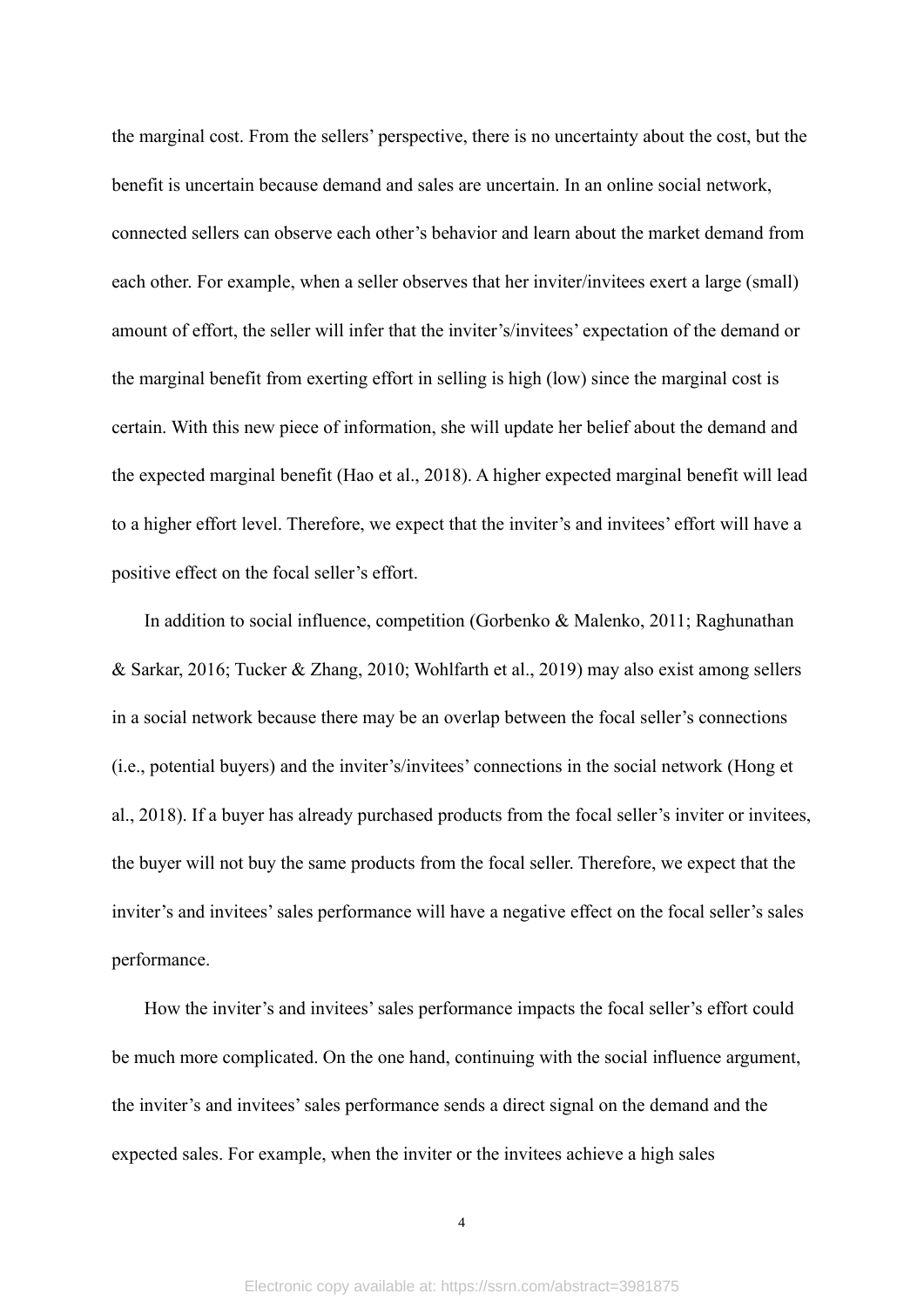performance, the focal seller may learn that the demand for the products is high, and thus the expected marginal benefit from exerting effort in selling the products will also increase; with the known and certain marginal cost, the focal seller will exert more effort. Therefore, the inviter's and invitees' sales performance may have a positive impact on the focal seller's effort. On the other hand, anticipating the negative effect of the inviter's and invitees' sales performance on her sales performance, the focal seller's expected sales and expected marginal benefit from selling will decrease with the inviter's and invitees' sales performance. As a result, the focal seller's effort may be negatively impacted by the inviter's and invitees' sales performance. Taken together, the inviter's and invitees' sales performance can affect the focal seller's effort both positively (through social influence) and negatively (through competition). We argue that the negative competition effect is likely to be stronger than the positive social influence because the impact of competition is directly related to salient monetary returns. Hence, we expect that the inviter's and invitees' sales performance will have a negative (net) effect on the focal seller's effort.

Correlated incentives can also result in interdependence among sellers' decisions. In our context, sellers receive commissions from the sales of their direct invitees, which allows sellers to free ride on the effort and sales of invitees (Chung et al., 2021; Shin, 2007). It is reasonable to postulate that when a focal seller receives a higher commission amount from her invitees, her free-riding intention will increase. In addition, many sellers in online social networks are "part-time" sellers who sell products in their spare time. They face a tradeoff between spending time selling products in online social networks and engaging in many other and arguably more important work and leisure activities in their lives. Under such conditions,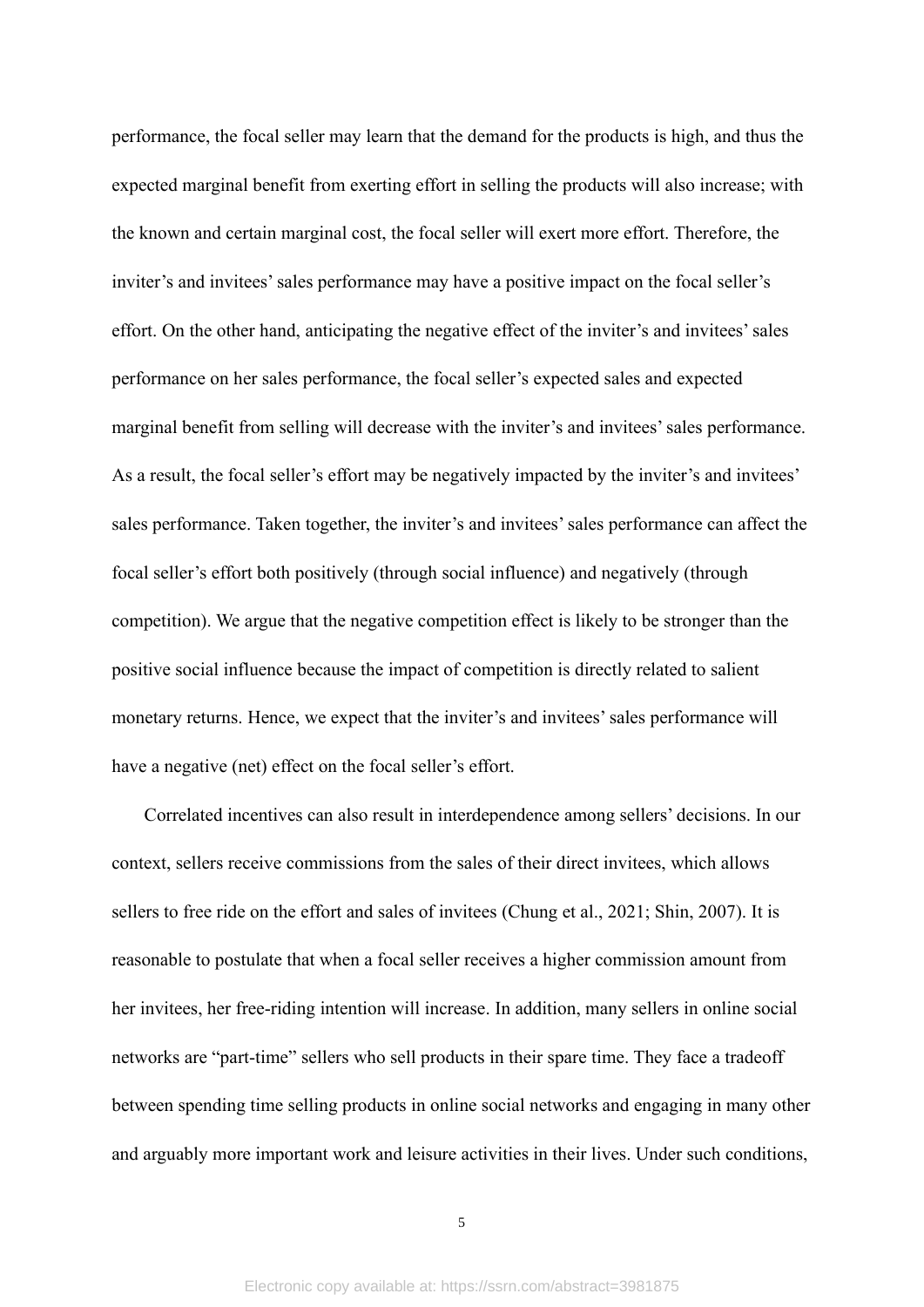sellers may adopt the "income targeting" strategy (Camerer et al., 1997; Kőszegi & Rabin, 2006), i.e., set a target income and quit when the target is reached. Given an income target, the more commissions a seller has earned from her invitees' sales, the closer she is to the target. As a result, the seller's own effort in selling will decrease. Hence, we expect that commissions from invitees' sales will have a negative effect on the focal seller's effort.

Our empirical results confirm that in the social network under study, inviter effort increases the focal seller's effort, indicating social influence. Inviter sales performance decreases the focal seller's effort and sales performance, indicating competition. Invitee effort/sales performance has no significant effect on the focal seller, indicating that social influence and competition are one-directional and happen in the "top-down" manner. Furthermore, we find commissions from invitees' sales performance decrease the focal seller's effort, indicating free riding. Our research sheds new light on the social network literature because our empirical analyses present clear and consistent evidence regarding social influence, competition, and free riding among sellers in a prominent online social network. We extend the notion of social influence to connected sellers in online social networks, who face a different set of cost-and-benefit tradeoffs than connected buyers. To the best of our knowledge, we are the first to document the effects of social influence, competition, and correlated incentives among connected sellers in online social networks.

## **2. RESEARCH CONTEXT**

In this paper, we study sellers' activities on WeChat<sup>1</sup>, where users can enjoy free functions including text and voice messaging, broadcast messaging, voice calls, video calls, and

<sup>&</sup>lt;sup>1</sup> The number of monthly active users on WeChat has reached 1.24 billion in the first quarter of 2021 (https://www.statista.com/statistics/255778/number-of-active-wechat-messenger-accounts/).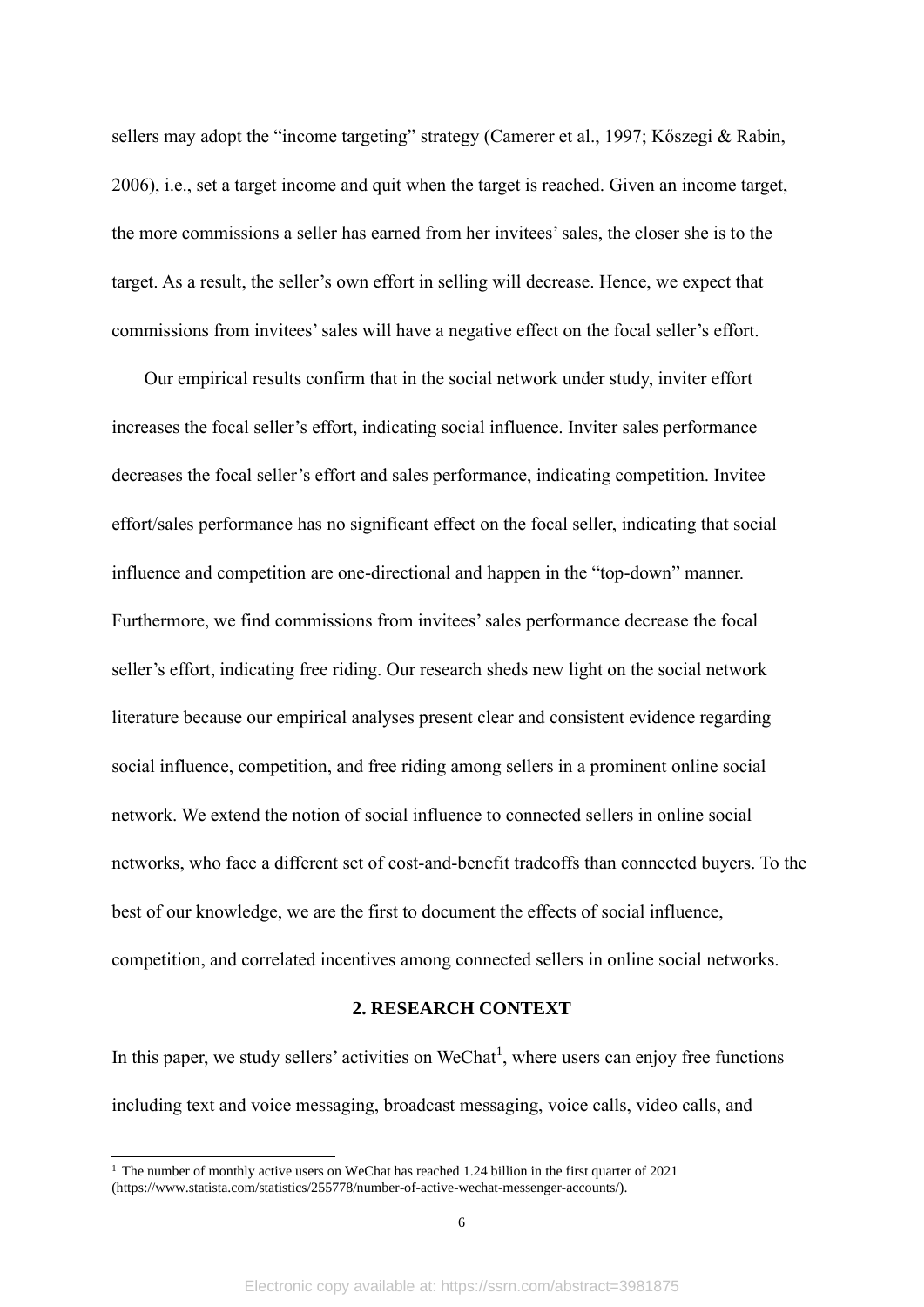conference calls. Companies can also conduct commercial activities on WeChat. For example, a company can set up a virtual flagship store on the WeChat platform. The flagship store can sell directly to WeChat users connected to the store or invite WeChat users to become its sellers to sell products through their social connections on WeChat. Individual sellers can also invite their WeChat friends to become sellers. Thus, a seller hierarchical structure will be formed based on such invitations. Because we focus on sellers in this paper, for narrative convenience, we use the term "seller network" hereafter to refer to this hierarchical structure (although sellers are also regular social media users on WeChat).

WeChat users who accept the invitation, that is, register themselves as a seller, will receive an empty "shell" of a virtual shop, which is identical for all the sellers. Registered sellers (hereafter "sellers") can select products from the flagship store and add them to their virtual shops. In the data, we observe only sellers but not users who were invited but decided not to register. Our focus is to study sellers' effort in selling and their sales performance. Hereafter, we use "effort" to refer to sellers' effort in selling products and "performance" to refer to seller's sales performance.

Figure 1 provides a simplified illustration of the seller network that we observe in the data. All nodes in the network are users who have registered as a seller. First, the flagship store invites a few WeChat users to sell its products. The nodes on the first level, including A and E, are users who accept the store invitation and register themselves as sellers. Let us focus on the branch starting with A. A invites another set of users, and among them, B and F register as sellers. B then invites another set of users, and C is among those who are registered as sellers. Finally, D is among the users invited by C and accepts the invitation. In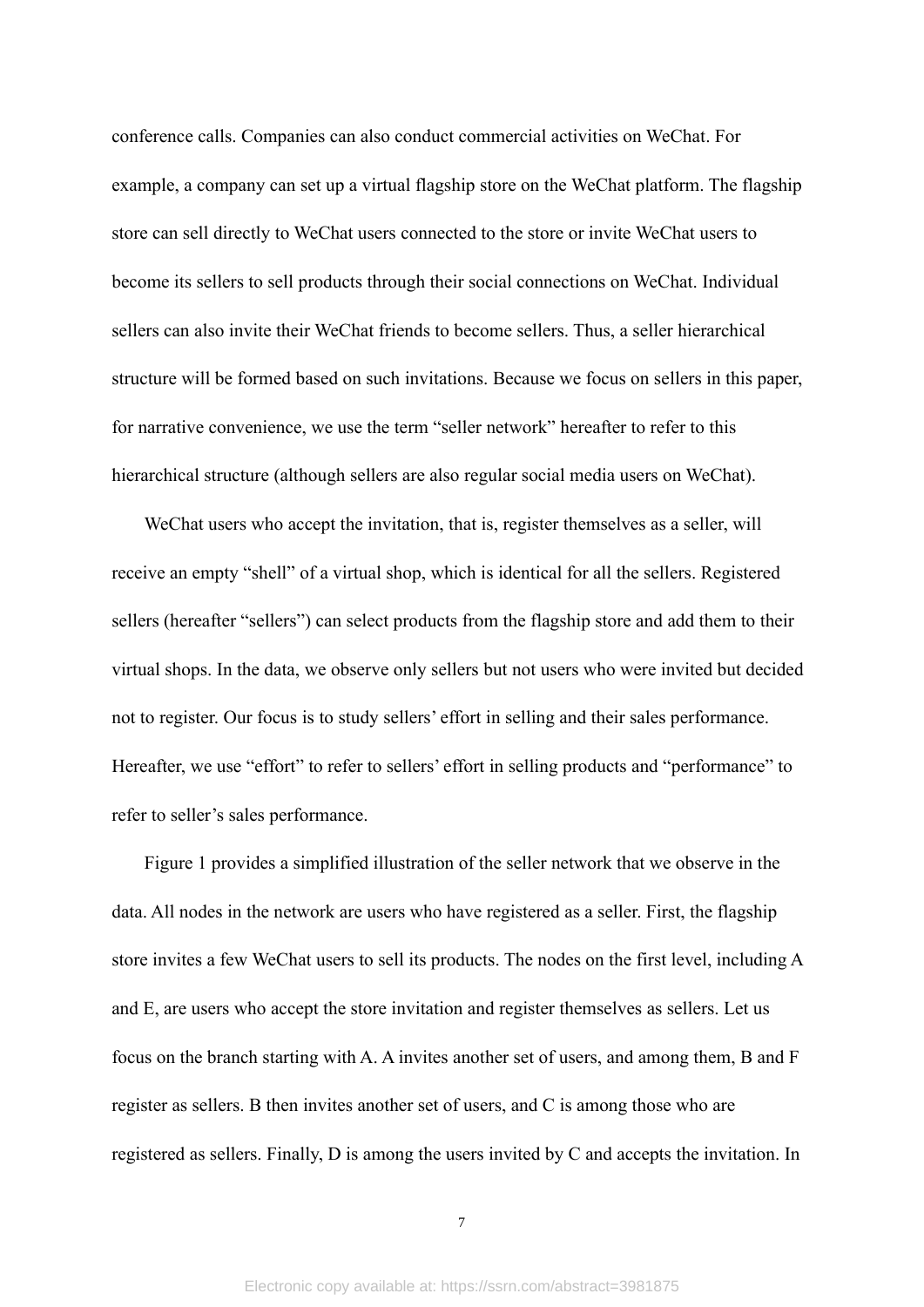this illustrative example, D either does not invite anyone, or none of her invited users accepts the invitation. Sellers can send product messages and make advertisements on WeChat. When potential buyers (i.e., friends on  $WeChat^2$ ) see an advertisement sent by a seller, they can access the seller's shop through a hyperlink and browse the products the seller has listed in the shop. If a buyer makes a purchase, the flagship store delivers the products directly to the buyer. In essence, sellers are mainly responsible for selecting products to list in their shops, marketing, and attracting orders. Sellers are compensated in two ways: (1) commissions from their own sales and (2) commissions from the sales of the other sellers they invite directly (i.e., invitees). For example, B receives commissions from her (B's) own sales and her direct invitees' sales (e.g., C's sales). Sellers do not collect commissions from the sales of the invitees' invitees. For example, B cannot earn commissions from D's sales.



As mentioned previously, one of the effects we are interested in examining is how the effort and performance of a seller's inviter and invitees affect her effort. Let us first clarify

<sup>2</sup> We do not observe sellers' social networks (i.e., friends) in our data.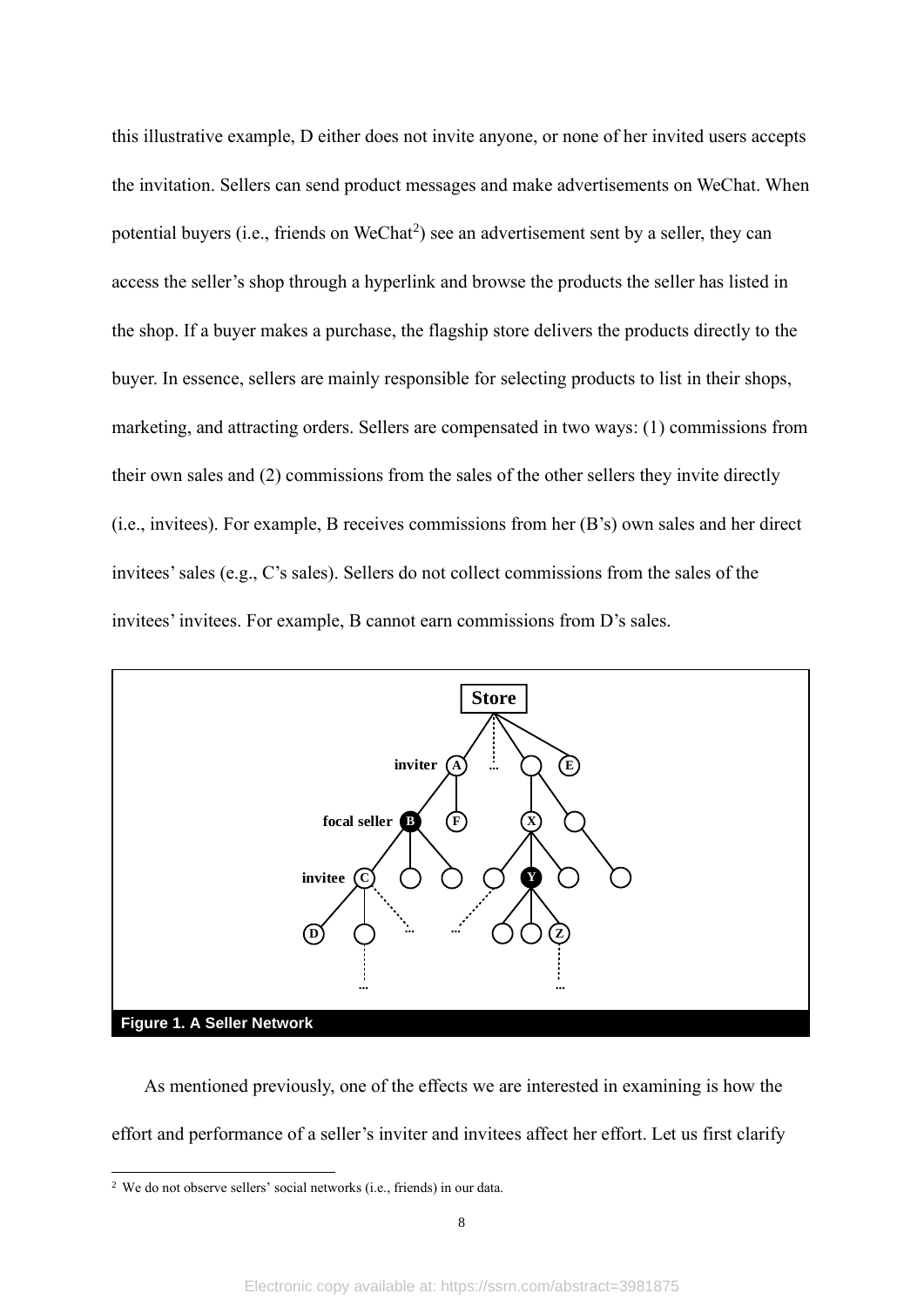the concepts of inviter and invitee. In Figure 1, if we consider B as the focal seller, she has an *inviter* (i.e., A) and a few *invitees* (e.g., C). If we consider C as the focal seller, then B is the inviter, and D is an invitee. It is worth noting that a seller may have many invitees but can have exactly one inviter (if she is not invited by the flagship store) because she can only accept one invitation to join the seller network. A seller may not have an inviter if she is invited directly by the flagship store (e.g., A or E), and a seller may not have any invitee if she does not invite anyone or no one accepts her invitation (e.g., D or E). The focal seller can observe her inviter's and invitees' effort by visiting their shops. Invitees' sales information is reported to the focal seller because it is used to compute commissions. Although the inviter's sales information is not reported to the focal seller, there are informal channels for the focal seller to learn about her inviter's performance. For example, because it is the inviter who introduced the focal seller to the possibility of selling products on WeChat and brought her to the seller network, the focal seller is likely to seek information (including sales information) and guidance from the inviter. The inviter also has an incentive to provide information and guidance to the focal seller to encourage her to sell more.<sup>3</sup> Therefore, we conjecture that the inviter's and invitees' effort and performance may affect the focal seller's effort decision. In contrast, it is difficult for the focal seller to see the effort and performance of other sellers to whom she is not directly connected, including those who share the same inviter as the focal seller (e.g., B and F); she may not even know the existence of those sellers.<sup>4</sup> Therefore, the

<sup>&</sup>lt;sup>3</sup> The focal seller may receive partial information about her inviter's performance if her mutual friends with her inviter mention to her that they have purchased products from the inviter. However, this happens rarely, and even if it happens, the information obtained this way could be insufficient for the focal seller to infer her inviter's performance because the mutual friends who share purchase information with the focal seller usually would only account for a small fraction of the inviter's sales.

<sup>&</sup>lt;sup>4</sup> We cannot completely rule out the possibility that the focal seller can get some information about the sales activities of other sellers who are not connected to her in the seller network. For example, non-connected sellers may interact with each other offline, or they can learn about each other's sales from their mutual friends on WeChat. But it is much more difficult for the focal seller to see the selling activities of sellers she is not directly connected to.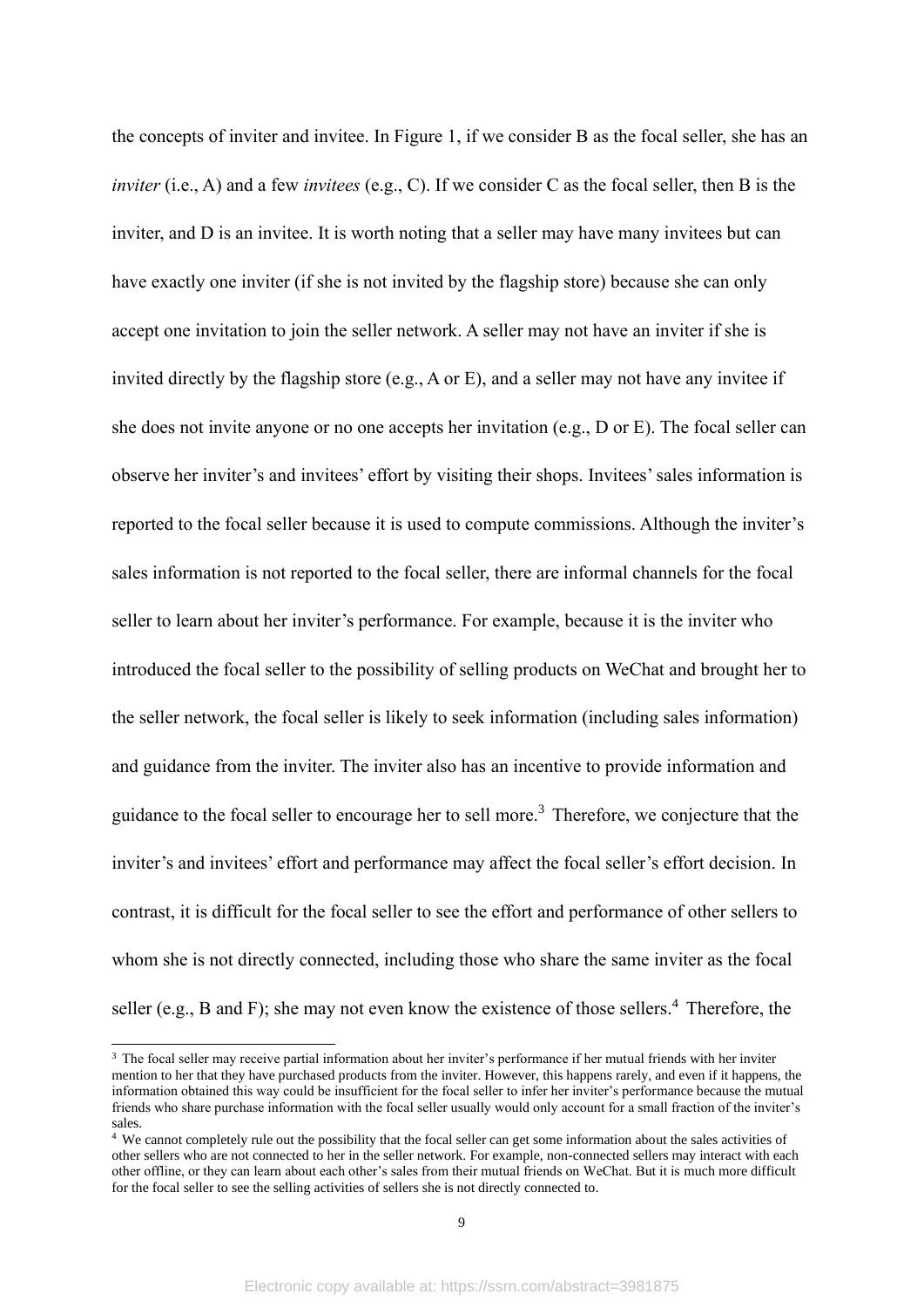effort and performance of those sellers are unlikely to have an impact on the focal seller's behavior.

# **3. EMPIRICAL METHODOLOGY**

## **3.1. Data and Variables**

Our dataset is provided by a company that sells beauty and makeup products. This company is representative of companies selling on WeChat, and the dataset reflects the data any of those companies can observe. The dataset includes information on sellers, products, and sales transactions, covering 11 weeks from April 17, 2015, to July 7, 2015.5 For privacy considerations, all sensitive features have been removed from the dataset.

# **3.1.1. Dependent Variables**

Our goal is to study (1) how inviter/invitee effort and performance and commissions from invitees' sales affect the focal seller's effort decision, and (2) how inviter/invitee performance affects the focal seller's performance. Therefore, we consider two dependent variables (DVs). The first DV is a seller's effort in each period.6 We use the number of products a seller inserts into her shop in each period (insertit) as a proxy for seller effort. The second DV is a seller's performance in each period. To measure sellers' performance, we use the number of sales transactions they have in each period (salesit). We define a period as a week.

## **3.1.2. Independent Variables**

In Table 1, we summarize the definitions and notations of the independent variables used in our empirical analyses. Below, we explain the independent variables in the *effort* model and

<sup>&</sup>lt;sup>5</sup> We focus on this period because, during this period, sellers need to manually add products into their shops, which will be used later to measure their effort in selling. After July 7, 2015, products are automatically added to sellers' shops, which affects our ability to measure sellers' effort.

<sup>6</sup> None of the sellers inserted all available products for sale (a total of 26 products) into their shops (i.e., reached the limit) at the end of the observation period.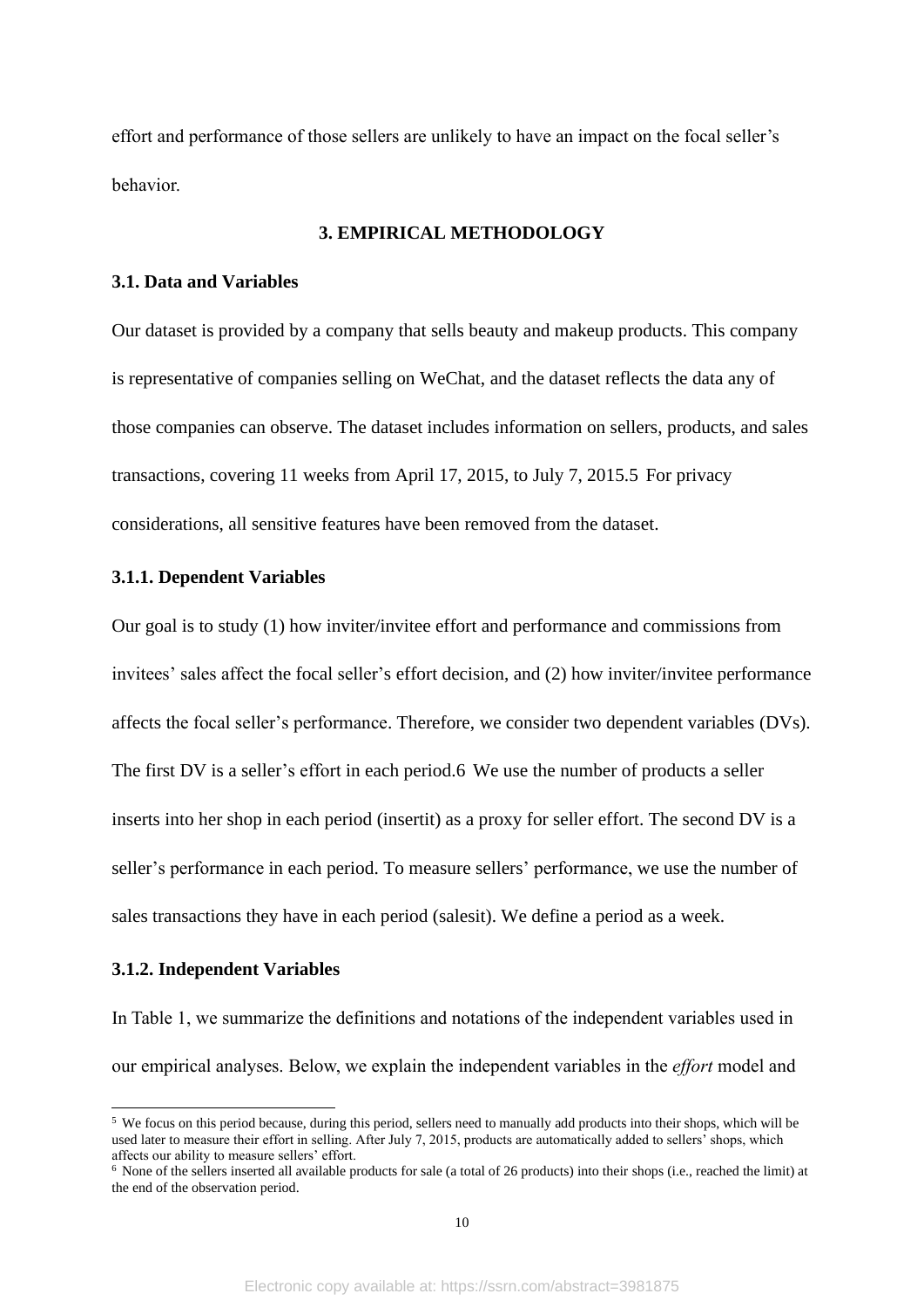those in the *performance* model.

In the *effort* model, we examine the effects of the inviter's and invitees' effort and performance and the focal seller's settled commissions in the *previous period* (*t-1*) on the focal seller's effort decision in the current period. When the focal seller makes the effort decision in period *t*, the inviter's and invitees' effort and performance in period *t-1* have been realized, and therefore, may affect the focal seller's effort decision. Specifically, we use the number of products the focal seller's inviter inserts in period *t-1* and the average number of product inserts across the focal seller's invitees in period *t-1* (denoted as *inviter* insert<sub>i(t-1)</sub> and *invitee insert<sub>i(t-1)</sub>*, respectively) to measure inviter and invitee effort in period *t-1*, and the number of sales transactions the focal seller's inviter has in period *t-1* and the average number of sales transactions across the focal seller's invitees in period *t-1* (denoted as *inviter\_sales<sub>i(t-1)</sub>* and *invitee\_sales<sub>i(t-1)</sub>*, respectively) to measure their respective period *t-1* performance. We also consider the variables regarding commissions sellers receive in the effort model: *CFSi(t-1)* denotes the commissions that seller *i* receives from her own sales that are settled in period *t-1*, and *CFIi(t-1)* denotes the commissions that seller *i* receives from her invitees' sales that are settled in period *t-1*.

Other variables that are considered in the effort model as control variables include the number of invitees the focal seller has up until period *t*-1 (denoted as *invitee* num<sub>*i*(*t*-1)</sub>, the focal seller's own performance in period *t-1* (denoted as *salesi(t-1)*) and time since registration (*reg\_time<sub>it</sub>*). Week fixed effects are included to control for potential time trends. Seller fixed effects are included to control for unobserved time invariant seller heterogeneity. In models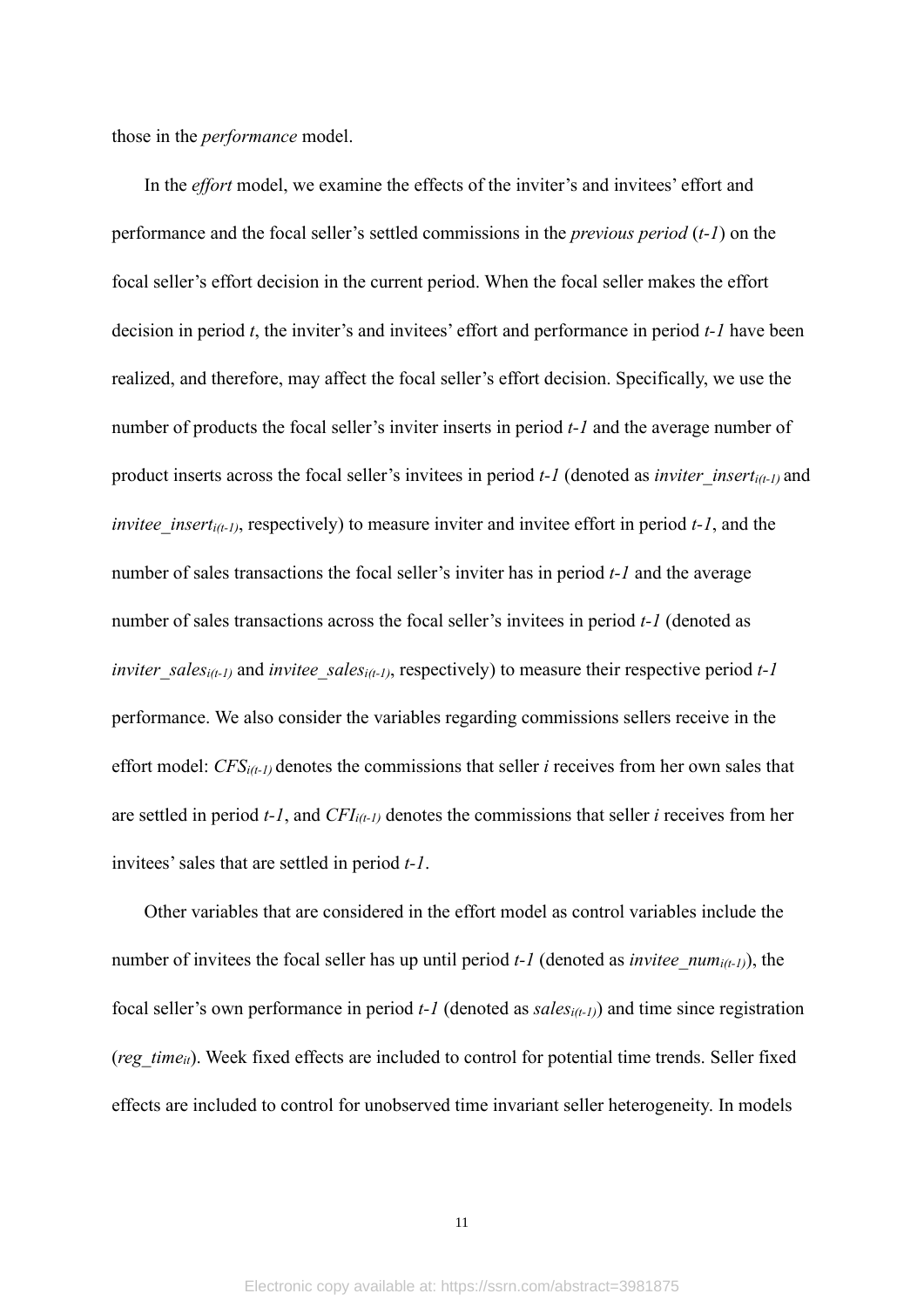where seller fixed effects are not included, we also consider a set of time-invariant variables,<sup>7</sup> including the level at which the focal seller is in the seller network (*leveli*) 8 and a set of indicators, *wechati*, *alipayi*, and *qqi*, which capture whether the focal seller provides a WeChat, an Alipay, and a QQ account upon registration, respectively. Among those three tools, WeChat and Alipay are more widely used for online transactions and are more familiar to buyers. Users' WeChat and QQ accounts are often linked. We also include two groups of time-invariant dummies as controls: province and mobile phone operator. China has three major mobile phone operators: China Mobile, China Unicom, and China Telecom. Among them, China Mobile provides better services but is more expensive. Thus, sellers' choice of mobile phone operator may partly reflect their heterogeneity in socio-economic status and interests in and attitude towards selling products on WeChat.

In the *performance* model, the main independent variables include the focal seller's inviter's current-period effort and performance (denoted as *inviter insert<sub>it</sub>* and *inviter sales*<sub>*it*</sub>) and her invitees' average effort and performance (denoted as *invitee insert<sub>it</sub>* and *invitee* sales<sub>it</sub>). Note that these variables are measured in the *current* period because we are interested in testing whether there is competition between the focal seller and her inviter/invitees within the same period. The focal seller's own effort in the current period  $(inset<sub>ti</sub>)$  is also considered in this model because the focal seller's effort in a period is likely to have a direct impact on her performance in the period. Control variables in this model include *invitee\_num*<sub>it</sub> and *reg\_time*<sub>it</sub>. Similar to the effort model, the time-invariant control variables, including *leveli*, *wechati*, *alipayi*, *qqi*, and the province and mobile phone operator

 $7$  These time-invariant variables are absorbed into the seller fixed effects in models with seller fixed effects.

<sup>&</sup>lt;sup>8</sup> Sellers who are directly invited by the flagship store have a level of 1, while those who are invited by other individual sellers have a level larger than 1. We can also interpret *level<sup>i</sup>* as seller *i*'s topological distance to the flagship store.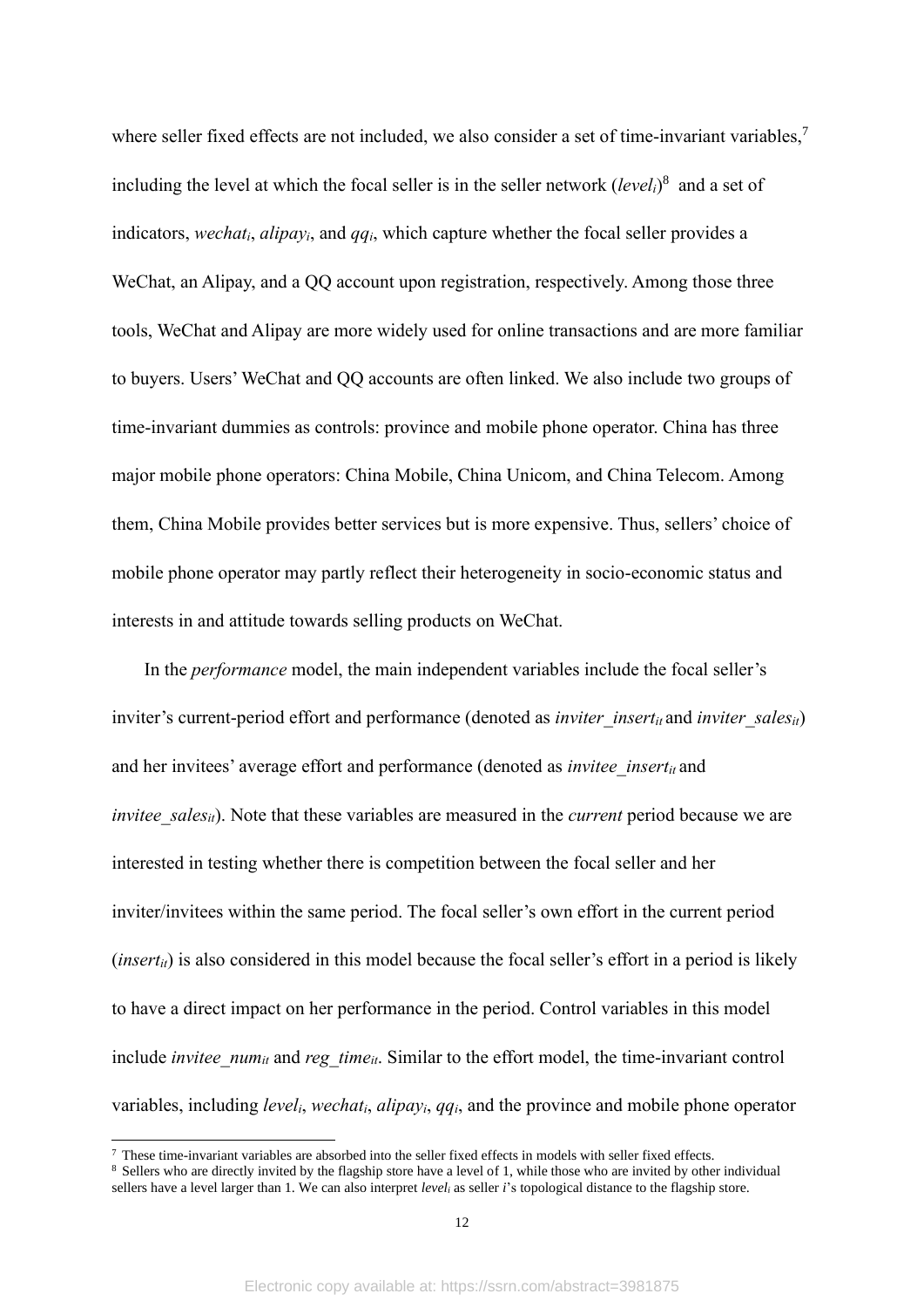dummies, are included in alternative specifications of the performance model without seller

fixed effects.

Table 2 presents the descriptive statistics of the dependent and independent variables, omitting the province and mobile phone operator dummies. The correlations of the variables are presented in Table 3.

|                               | <b>Table 1. Variable Summary</b>                                                                  |  |  |  |  |
|-------------------------------|---------------------------------------------------------------------------------------------------|--|--|--|--|
| Variable name                 | Variable definition                                                                               |  |  |  |  |
| <i>insert<sub>it</sub></i>    | Number of products the focal seller <i>i</i> inserts in period t                                  |  |  |  |  |
| salesit                       | Number of sales transactions the focal seller <i>i</i> has in period t                            |  |  |  |  |
| inviter inserts <sub>it</sub> | Number of products the inviter inserts in period t                                                |  |  |  |  |
| invitee inserts <sub>it</sub> | Average number of product-inserts over the invitees in period t                                   |  |  |  |  |
| inviter_salesit               | Number of sales transactions the inviter has in period t                                          |  |  |  |  |
| invitee salest                | Average number of sales transactions over the invitees in period t                                |  |  |  |  |
| $CFS_{it}$                    | Commissions the focal seller <i>i</i> earns from her own sales that are settled in period t       |  |  |  |  |
| $CFl$ it                      | Commissions the focal seller <i>i</i> earns from her invitees' sales that are settled in period t |  |  |  |  |
| leveli                        | Level at which the focal seller <i>i</i> is in the seller network                                 |  |  |  |  |
| invitee_numit                 | Number of sellers invited by the focal seller $i$ up to period $t$                                |  |  |  |  |
| reg_time <sub>it</sub>        | Time (days) since the focal seller <i>i</i> registered as a seller in period t                    |  |  |  |  |
| wechati                       | 1 if the focal seller <i>i</i> provided a WeChat account when signing up, and 0 otherwise         |  |  |  |  |
| alipayi                       | 1 if the focal seller <i>i</i> provided an Alipay account when signing up, and 0 otherwise        |  |  |  |  |
| qqi                           | 1 if the focal seller <i>i</i> provided a QQ account when signing up, and 0 otherwise             |  |  |  |  |

| <b>Table 2. Descriptive Statistics</b> |                                |        |           |             |          |  |  |
|----------------------------------------|--------------------------------|--------|-----------|-------------|----------|--|--|
| <b>Number</b>                          | Variable                       | Mean   | <b>SD</b> | Min         | Max      |  |  |
| 1                                      | insertit                       | .043   | .330      | 0           | 8        |  |  |
| 2                                      | salesit                        | .065   | .400      | 0           | 10       |  |  |
| 3                                      | inviter_insertsit              | .181   | .604      | 0           | 8        |  |  |
| $\overline{4}$                         | <i>invitee insertsit</i>       | .005   | .081      | 0           | 4        |  |  |
| 5                                      | inviter_salesit                | .309   | 1.042     | $\mathbf 0$ | 10       |  |  |
| 6                                      | invitee sales $it$             | .009   | .122      | 0           | 8        |  |  |
| $\overline{7}$                         | CFS <sub>it</sub> <sup>9</sup> | .836   | 30.338    | 0           | 3315.800 |  |  |
| 8                                      | $CFI_{it}$                     | .345   | 6.901     | 0           | 426.180  |  |  |
| 9                                      | leveli                         | 2.271  | 1.001     | $\mathbf 1$ | 8        |  |  |
| 10                                     | $invitee$ num $it$             | .786   | 4.300     | 0           | 107      |  |  |
| 11                                     | $req$ _time $it$               | 33.994 | 22.383    | .012        | 142.301  |  |  |
| 12 <sub>2</sub>                        | wechati                        | .358   | .480      | 0           |          |  |  |
| 13                                     | alipayi                        | .045   | .207      | 0           |          |  |  |
| 14                                     | qqi                            | .374   | .484      | 0           |          |  |  |

<sup>9</sup> *CFSit* (*CFIit*) is not highly correlated with *salesit* (*invitee\_salesit*) because it only counts *settled* commissions. There may be delays between sales transactions and the settlement of commissions.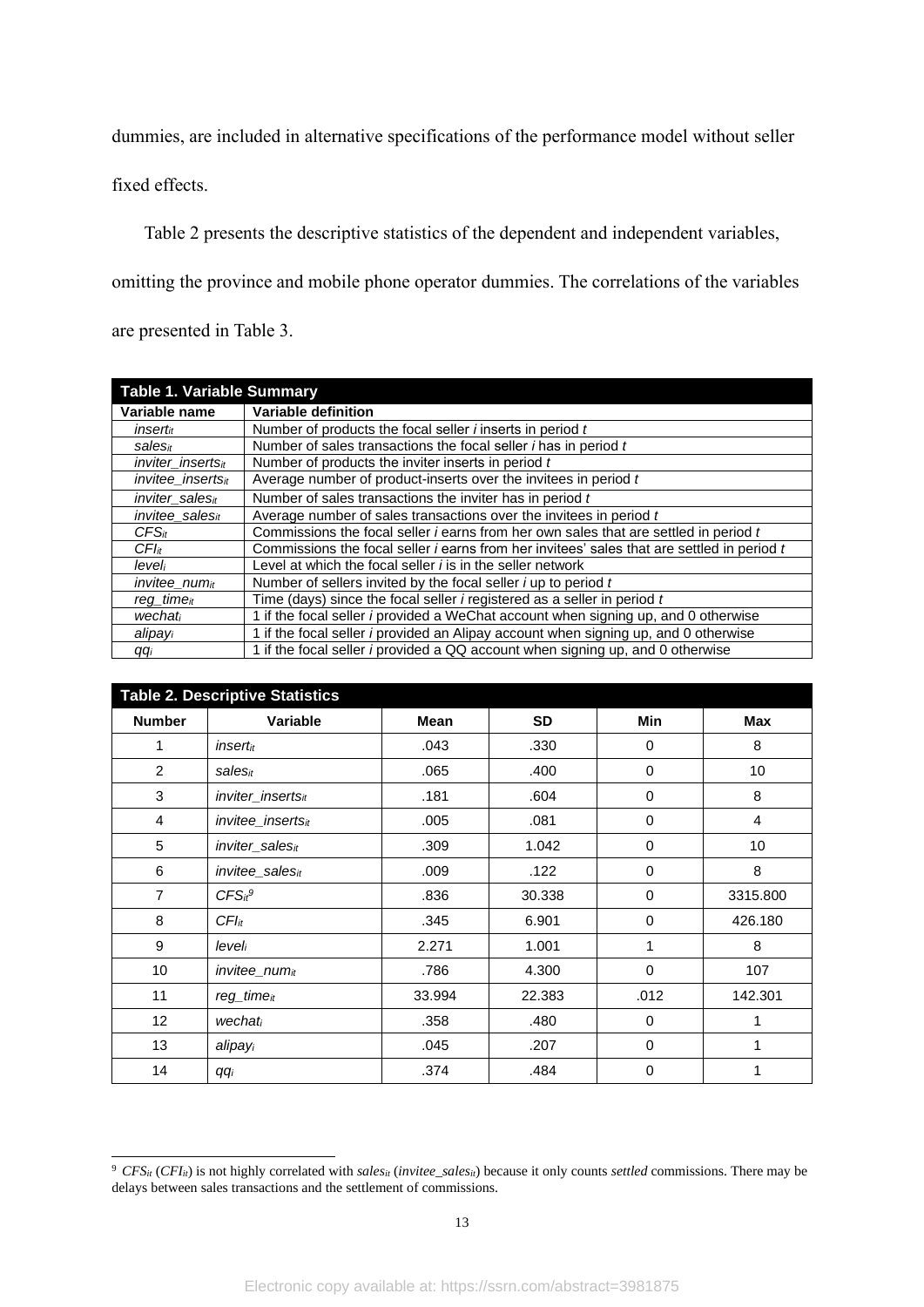| <b>Table 3. Correlation Matrix</b> |                             |         |              |          |      |          |      |                |      |         |      |
|------------------------------------|-----------------------------|---------|--------------|----------|------|----------|------|----------------|------|---------|------|
|                                    | Variable                    | 1       | $\mathbf{2}$ | 3        | 4    | 5        | 6    | $\overline{7}$ | 8    | 9       | 10   |
| 1                                  | insertit                    | 1       |              |          |      |          |      |                |      |         |      |
| $\mathbf{2}$                       | salesit                     | .441    | 1            |          |      |          |      |                |      |         |      |
| 3                                  | inviter insertsit           | .174    | .158         | 1        |      |          |      |                |      |         |      |
| 4                                  | <i>invitee insertsit</i>    | .306    | .324         | .085     | 1    |          |      |                |      |         |      |
| 5                                  | inviter_salesit             | .142    | .183         | .483     | .029 | 1        |      |                |      |         |      |
| 6                                  | invitee_sales <sub>it</sub> | .205    | .318         | .060     | .470 | .043     | 1    |                |      |         |      |
| $\overline{7}$                     | $CFS_{it}$                  | .047    | .118         | .007     | .040 | .015     | .032 | 1              |      |         |      |
| 8                                  | $CFl$ it                    | .093    | .209         | .015     | .170 | $-.002$  | .231 | .055           | 1    |         |      |
| 9                                  | leveli                      | .005    | .055         | .076     | .019 | .107     | .034 | $-0.004$       | .004 | 1       |      |
| 10                                 | $invitee_{num_{it}}$        | .104    | .150         | $-0.014$ | .068 | $-0.023$ | .077 | .016           | .140 | $-120$  | 1    |
| 11                                 | $reg\_time_{it}$            | $-.013$ | $-.005$      | $-.079$  | .013 | $-0.096$ | .024 | $-0.016$       | .011 | .013    | .073 |
| 12                                 | wechati                     | .057    | .055         | $-0.019$ | .047 | $-0.025$ | .045 | .003           | .041 | $-.001$ | .049 |
| 13                                 | alipayi                     | .168    | .267         | .034     | .122 | .086     | .138 | .088           | .064 | .017    | .155 |
| 14                                 | qqi                         | .026    | .029         | $-0.030$ | .028 | $-.041$  | .020 | .002           | .028 | .019    | .032 |

|    | 11   | 12   | 13   | 14 |
|----|------|------|------|----|
| 11 |      |      |      |    |
| 12 | .019 |      |      |    |
| 13 | .033 | .137 |      |    |
| 14 | .021 | .691 | .127 |    |

## **3.2. Empirical Models and Strategies**

# **3.2.1. Seller Effort**

We first test how the inviter's and invitees' effort and performance affect the focal seller's

effort in selling using the following regression:

$$
insert_{it} = \alpha_i^1 + \delta_t^1 + \beta^1 X_{it}^1 + \gamma^1 Z_{it}^1 + \varepsilon_{it}^1
$$
  
(1)

In Equation (1),  $X_{it}^1$  is a vector of main explanatory variables of interest (i.e., *inviter\_insert<sub>i(t-</sub> 1)*, *inviter\_sales*<sub>*i*(*t-1*)</sub>, *invitee\_insert*<sub>*i*(*t-1*)</sub>, *invitee\_sales*<sub>*i*(*t-1*)</sub>, *CFS*<sub>*i*(*t-1*)</sub>, and *CFI*<sub>*i*(*t-1*));  $Z_{it}^1$  is a vector</sub> of time-varying control variables (i.e.,  $reg\_time_{it}$ ,  $invitee\_num_{i(t-1)}$ , and  $sales_{i(t-1)}$ ).  $\alpha_i^1$  is the seller fixed effect,  $\delta_t^1$  is the week fixed effect, and  $\varepsilon_{it}^1$  is the idiosyncratic error term.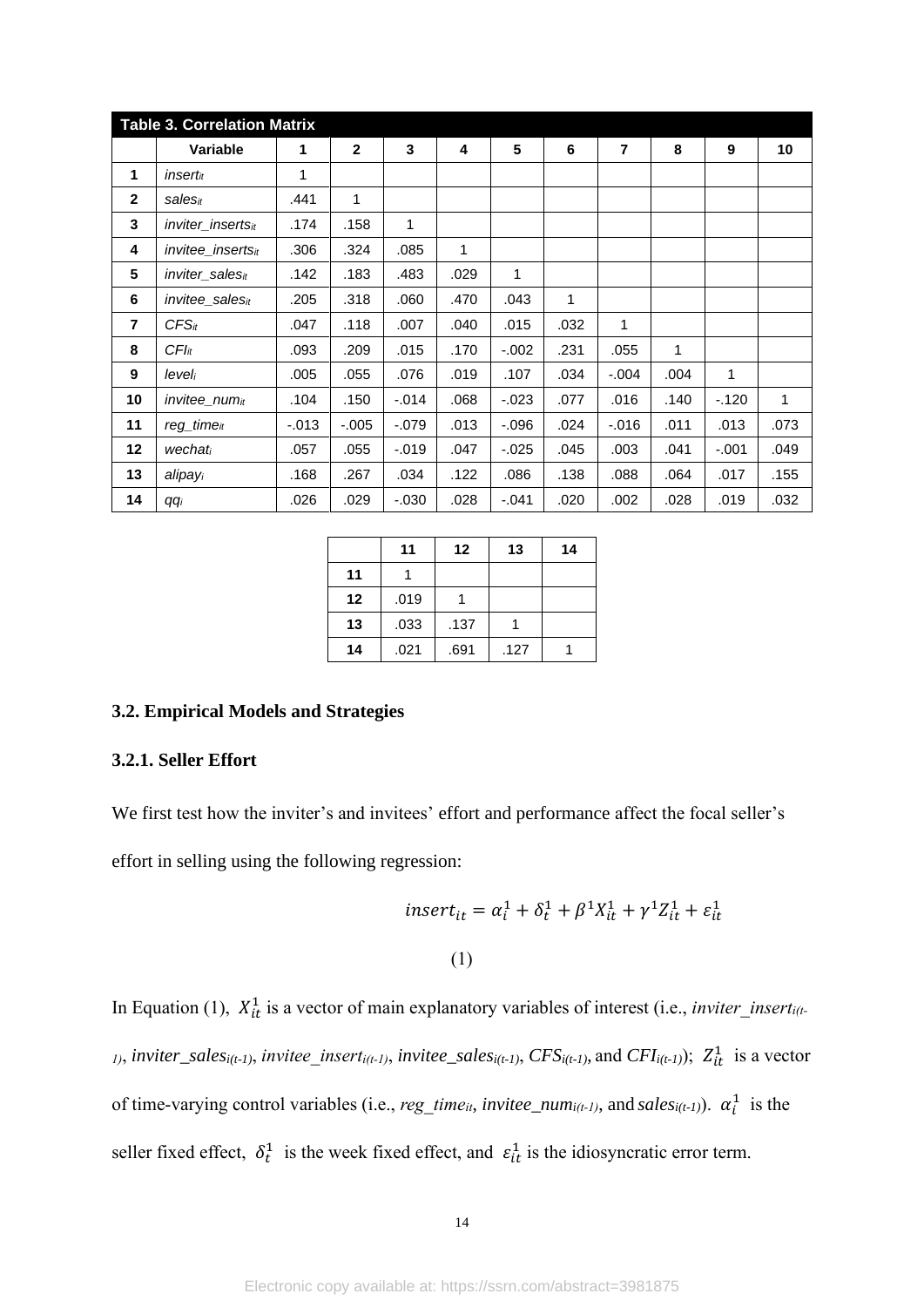#### **3.2.2. Seller Performance**

Next, we test how a seller's performance is affected by her inviter's and invitees' effort and performance, as well as her own effort (Equation (2)). The DV in this regression is *salesit*.

\n
$$
\text{sales}_{it} = \alpha_i^2 + \delta_t^2 + \beta^2 X_{it}^2 + \gamma^2 Z_{it}^2 + \varepsilon_{it}^2
$$
\n

\n\n (2)\n

 $X_{it}^2$  includes *inviter\_insert<sub>it</sub>*, *inviter\_sales<sub>it</sub>*, *invitee\_insert<sub>it</sub>*, *invitee\_sales<sub>it</sub>*, and *insert<sub>it</sub>*, and  $Z_{it}^2$ includes reg\_time<sub>it</sub> and *invitee\_num*<sub>it</sub>. Again,  $\alpha_i^2$  is the seller fixed effect,  $\delta_t^2$  is the week fixed effect, and  $\varepsilon_{it}^2$  is the idiosyncratic error term. Note that an important difference between Equation (1) and Equation (2) is that performance should be viewed as a market outcome resulting from sellers' decisions; therefore, unlike Equation (1) which intends to describe how decisions and outcomes in the *past* affect sellers' decisions in the *current* period, Equation (2) captures how sellers' decisions in the *current* period affect their *current* period outcomes. Also note that we only use sellers that have made an effort in selling (i.e., with productinserts) to estimate this performance model (1,225 observations involving 195 sellers).

#### **3.2.3. Endogeneity**

A challenge in the estimation of the models described previously is that the effort and performance variables in  $X_{it}$  in both the effort and performance models are potentially endogenous. That is, if unobserved reasons that lead seller *i* to participate in selling or achieve a certain performance relate to the reasons why she is invited by her inviter or why she invites her invitee(s), then the inviter/invitee effort and performance variables will be correlated with  $\varepsilon_{it}$ . Following de Matos et al. (2014), we use a strategy that combines the use of control variables and instrumental variables to address this endogeneity issue. Specifically,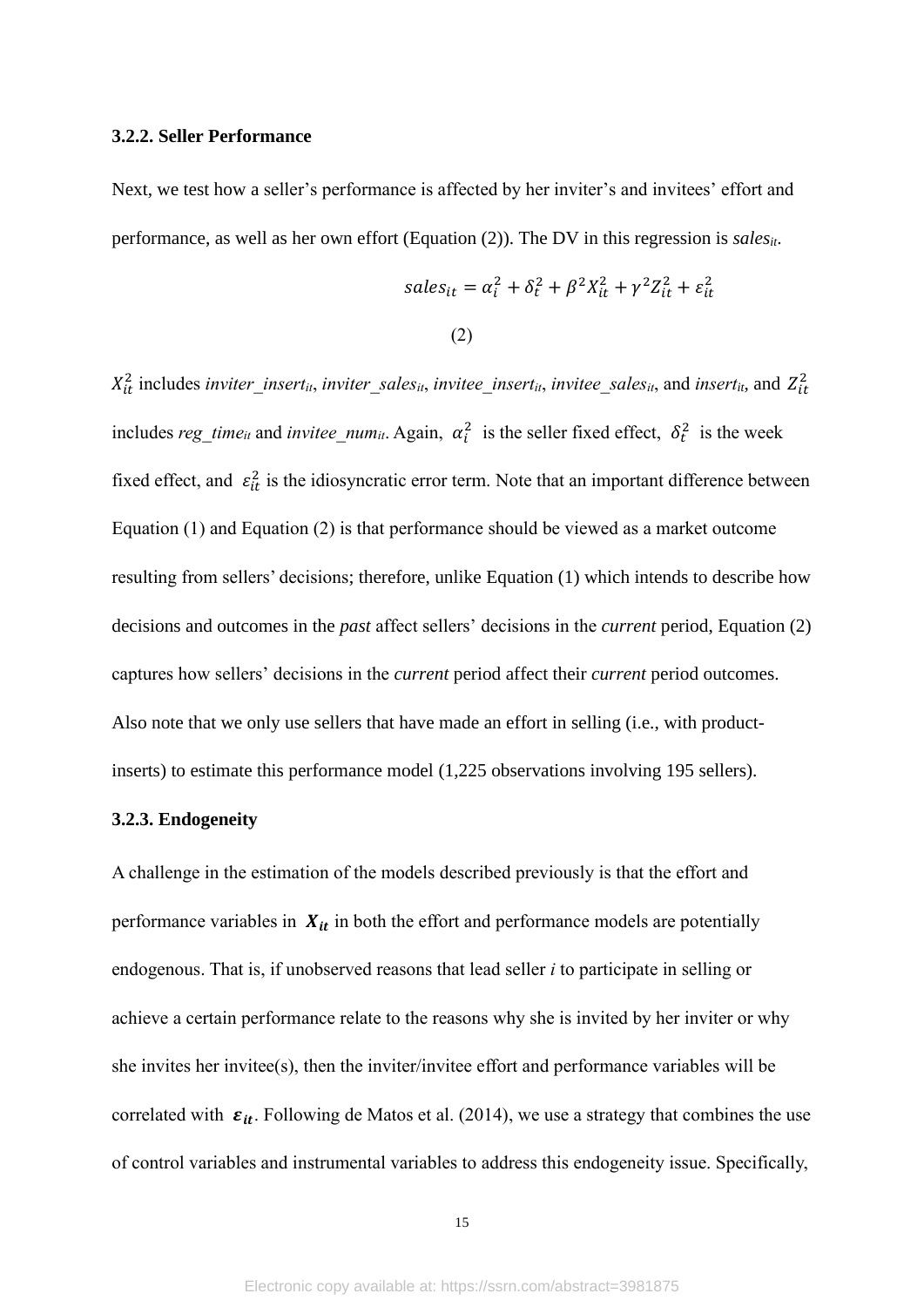we control for heterogeneity across sellers and over time with seller fixed effects, week fixed effects, and a rich set of control variables mentioned in Section 3.1.2. These control variables capture some of the unobserved homophily and market-level week-specific effects, which can help reduce the potential for unobservables that drive both network formation and seller behavior/outcome. In addition, we explore the structure of the seller network to derive a set of instrumental variables for the inviter/invitee effort and performance variables. Let us use *j*  to denote seller *i*'s inviter and *k* to denote seller *j*'s inviter. In other words, *k* invites *j*, and *j* invites *i*. We argue that *k*'s effort and performance are correlated with those of  $j$ ,<sup>10</sup>, but they do not directly affect the effort and performance of *i*. If *k*'s effort and performance ever affect *i*, it is through the effort and performance of *j* (de Matos et al., 2014; Oestreicher-Singer & Sundararajan, 2012b; Tucker, 2008). Therefore, we can use *k*'s effort and performance to instrument for *j*'s (inviter's) effort and performance when *i* is considered the focal seller. By the same logic, we can also use *i*'s effort and performance to instrument for *j*'s (invitees') effort and performance when *k* is considered the focal seller.

Another potential source of endogeneity is that sellers may strategically decide how many friends to invite to become sellers, and therefore, *invitee\_numit* may be endogenous. To alleviate this concern, we take advantage of a promotion event that started on June 9, 2015, where the flagship store offered a coupon for opening a new shop, or equivalently, registering as a seller, and the coupon expired at the end of June 12, 2015. Given that the number of invitees is a cumulative measure, this promotion event provides an exogenous shock to *invitee\_num<sub>it</sub>*. During and after the promotion event, *invitee\_num*<sub>*it*</sub> will experience a positive

 $10$  The correlation between the effort of the inviter (invitees) and the effort of the inviter's inviter (invitees) is significant and positive with a p-value <0.01 (<0.01); the correlation between the performance of the inviter (invitees) and the performance of the inviter's inviter (invitees) is also significant and positive with a p-value  $<0.01$  ( $<0.01$ ).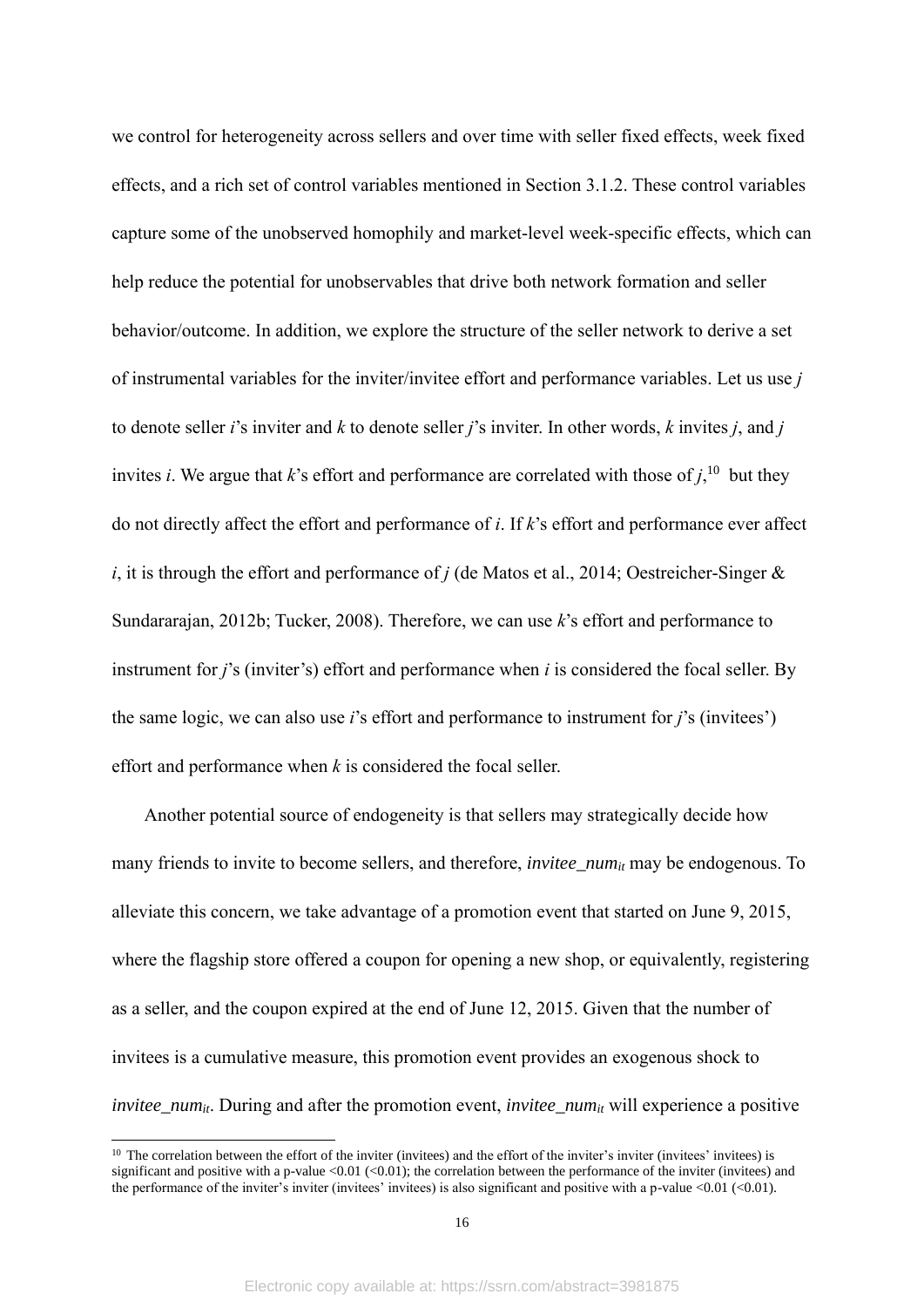jump because the event incentivizes sellers to invite more friends and encourages those being invited to register as a seller. Based on this reasoning, we construct a binary instrument for *invitee\_num<sub>it</sub>*, which takes the value 0 for all weeks<sup>11</sup> prior to June 9, 2015, and 1 for all weeks after June 9, 2015 (including the week in which June 9, 2015, was in).

## **4. ESTIMATION RESULTS**

In Table 4, we present the estimation results for Equation (1) with the instrumental variables (abbreviated as IV thereafter). The estimation results reveal a number of interesting effects. First, the coefficient of *inviter\_insertsi(t-1)* is positive and significant, suggesting that the inviter's effort has a positive effect on the focal seller's effort. As previously argued, a higher inviter effort signals the inviter's expectation about the returns, which positively influence the focal seller's effort decision. This process is a form of social influence (via social learning). Second, the coefficient of the inviter's performance (*inviter\_salesi(t-1)*) is negative and significant. As mentioned in Section 1, the inviter's performance may affect the focal seller's effort both positively via social influence and negatively via competition. The negative coefficient of *inviter* sales<sub>*i(t-1)* provides evidence for competition between the focal seller and</sub> her inviter. We cannot conclude whether the positive social influence from the inviter's performance exists based on this result; but even if it exists, the negative competition effect dominates the positive social influence. Such a competition effect is possible because the focal seller and her inviter may share some mutual friends in the WeChat social network. When the inviter achieves more sales, the demand for the focal seller is reduced because her friends may have bought the products from the inviter. We provide further evidence for the

 $11$  Recall that in our model, a period is defined as a week.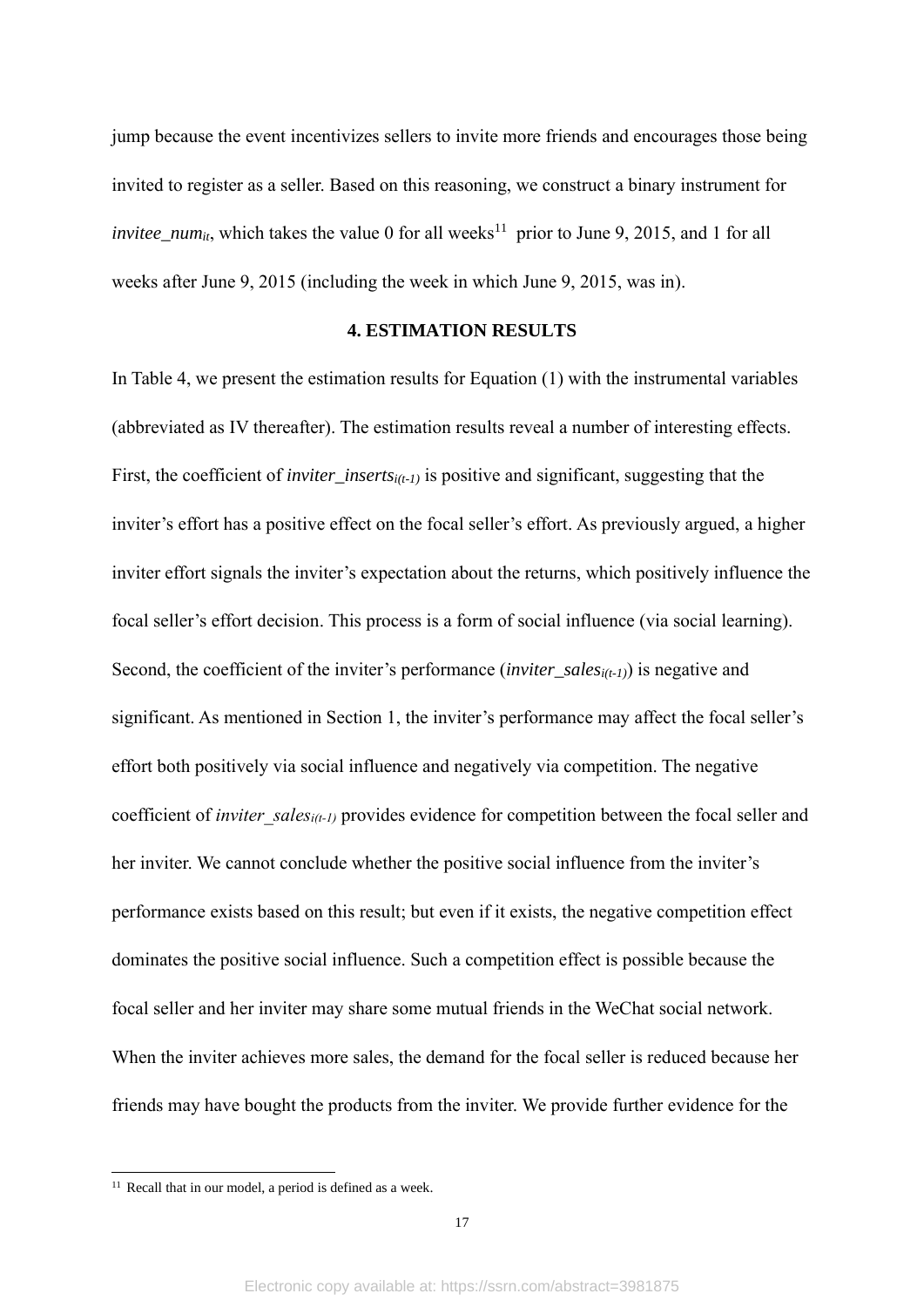competition effect later.

It turns out that invitees' effort and performance do not have a significant impact on the focal seller's effort level. This could be because, in the seller network, social influence occurs only in the "inviter-to-invitee" direction, not the other way around. Sellers typically "learn" from their inviter, which makes sense because the inviter started selling earlier than the focal seller and "brought" the focal seller into the system. It is also not surprising that the competition from the inviter is stronger because compared with the focal seller, the inviter has a longer presence and arguably a more "senior" status in the seller network and is more likely to cannibalize the focal seller's market.

The coefficient of *CFIi(t-1)* is negative and significant, which suggests that a higher commission the focal seller collects from her invitee(s) in the previous period discourages her from exerting effort and encourages her to free ride. Interestingly, the coefficient of *CFSi(t-1)* is also negative and significant, but smaller in size compared to the coefficient of *CFIi(t-1)*, indicating that a higher commission from own sales in the last period also discourages the focal seller's effort in the current period. These negative effects are consistent with the "income targeting" behavior (Camerer et al., 1997), i.e., sellers may set a target level of earnings/returns from participating in selling, and after they find they have achieved or are on track to achieve the goal, they will reduce their effort.

In terms of control variables, we find that the focal seller's last-period performance, *salesi(t-1)*, positively affects the focal seller's current-period effort, indicating potential experience-based learning. That is, a good past performance that sellers experienced on their own also increases the expected return from participating in selling, and therefore,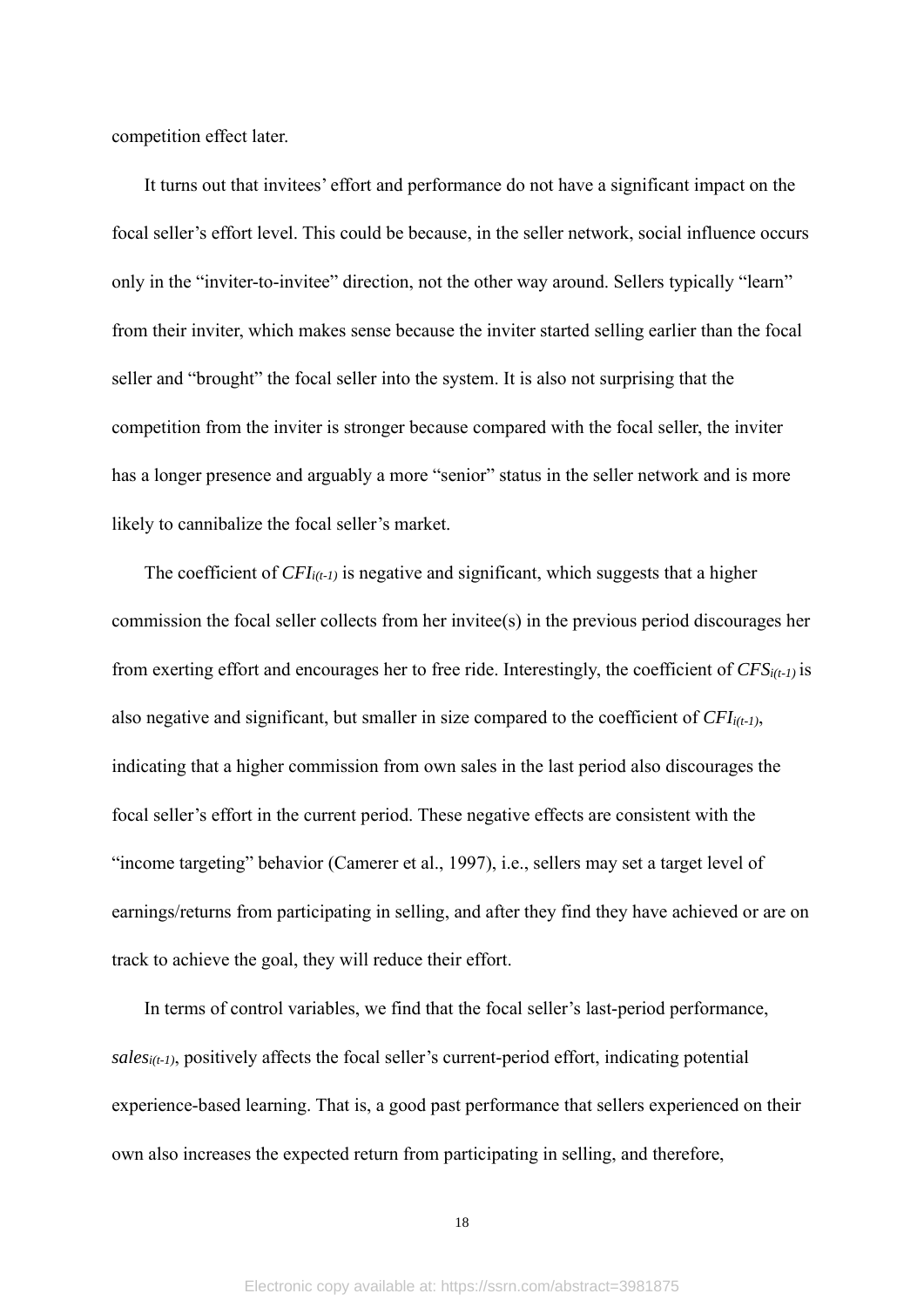encourages sellers to put in more effort. Note from Table 3 that although *CFSi(t-1)* depends on *salesi(t-1)*, *salesi(t-1)* and *CFSi(t-1)* are not very highly correlated because *CFSi(t-1)* refers to the amount of the *settled* commissions, and there is often a lag between the time when a transaction occurs and the time when the seller receives the corresponding commission. The coefficient of *invitee\_numi(t-1)* is negative and significant, suggesting that sellers reduce their effort level when they have more invitees from whom they can collect commissions. This provides additional evidence for the "free-riding" behavior discussed above. Finally, it turns out that the effect of *reg\_time*<sub>it</sub> is positive, indicating an increasing level of effort over time.

| Table 4. Inviter's and Invitees' Impacts on the Focal Seller's Effort |                     |  |  |  |
|-----------------------------------------------------------------------|---------------------|--|--|--|
| <b>Variables</b>                                                      | $DV = insertsit$    |  |  |  |
| $in$ viter_inserts $i(t-1)$                                           | $.098^*$ (.058)     |  |  |  |
| $in$ viter_sales $_{i(t-1)}$                                          | $-.264***$ (.089)   |  |  |  |
| $invitee_{inserts_{i(t-1)}}$                                          | $-0.028(0.018)$     |  |  |  |
| $invitee$ _sales $_{i(t-1)}$                                          | $-.003(.013)$       |  |  |  |
| $CFIi(t-1)$                                                           | $-.002**(.0007)$    |  |  |  |
| $CFSi(t-1)$                                                           | $-.0006***$ (.0001) |  |  |  |
| $sales_{i(t-1)}$                                                      | $.119***(.031)$     |  |  |  |
| $invitee_{num_{i(t-1)}}$                                              | $-.055***$ (.007)   |  |  |  |
| reg_time <sub>it</sub>                                                | $.003***(.0003)$    |  |  |  |
| Seller fixed effects                                                  | <b>YES</b>          |  |  |  |
| Week fixed effects                                                    | <b>YES</b>          |  |  |  |
| No. of observations                                                   | 13,056              |  |  |  |
| No. of sellers                                                        | 1684                |  |  |  |

**Note:** \*\*\*p<0.01, \*\*p<0.05, \*p<0.1.

In Table 5, we present the IV results for Equation (2). First, the estimated coefficient of the inviter's performance (*inviter\_sales*<sub>*it*</sub>) is negative and significant, providing direct evidence for competition between the focal seller and her inviter. That is, the inviter's sales can cannibalize the focal seller's sales. This result is consistent with the negative effect of inviter performance in the effort model discussed above – sellers know that they have to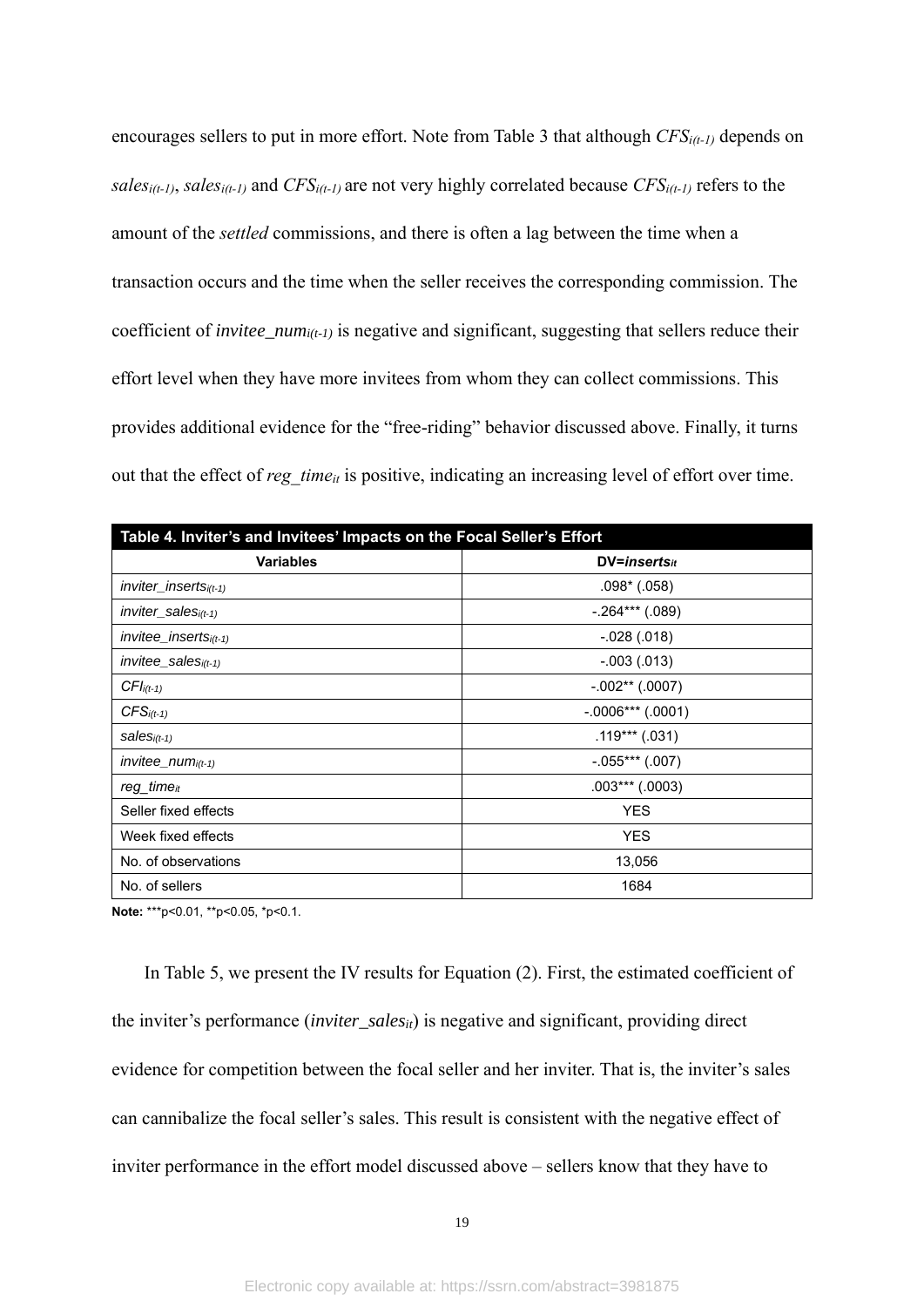compete with their inviter for the market demand, and if their inviter has been selling well in the past, they will face more intense competition and a lower expected return, which discourages them from exerting effort. Not surprisingly, the focal seller's own effort in the current period (*insertsit*) positively affects her performance in the current period. Put differently, the more effort one exerts, the higher performance one can achieve. Inviter effort in the current period *(inviter inserts<sub>it</sub>)* does not seem to have a direct effect on the focal seller's performance. Similar to the effort model, neither invitee effort nor invitee performance has a significant effect on the focal seller's performance, indicating that the demand cannibalization effect is asymmetric – only from inviter to invitee but not the other way around. The effect of *reg\_time*<sub>it</sub> is not significant either, suggesting that conditional on the focal seller's effort and inviter/invitee effort and performance, the focal seller's performance does not increase or decrease as the focal seller's time since registration increases.

| Table 5. Inviter's and Invitees' Impacts on the Focal Seller's Performance |                   |  |  |  |
|----------------------------------------------------------------------------|-------------------|--|--|--|
| <b>Variables</b>                                                           | $DV = sales_{it}$ |  |  |  |
| <i>inviter</i> inserts <sub>it</sub>                                       | $-.240(.191)$     |  |  |  |
| inviter salesit                                                            | $-.316*(.168)$    |  |  |  |
| <i>invitee insertsit</i>                                                   | $-.043(.059)$     |  |  |  |
| invitee_sales $_{it}$                                                      | $-.117(.096)$     |  |  |  |
| inserts <sub>it</sub>                                                      | $.400***$ (.067)  |  |  |  |
| invitee_num <sub>it</sub>                                                  | $-.055(.063)$     |  |  |  |
| reg time <sub>it</sub>                                                     | $-0006(.006)$     |  |  |  |
| Seller fixed effects                                                       | <b>YES</b>        |  |  |  |
| Week fixed effects                                                         | <b>YES</b>        |  |  |  |
| No. of observations                                                        | 1,225             |  |  |  |
| No. of sellers                                                             | 195               |  |  |  |

**Note:** \*\*\*p<0.01, \*\*p<0.05, \*p<0.1.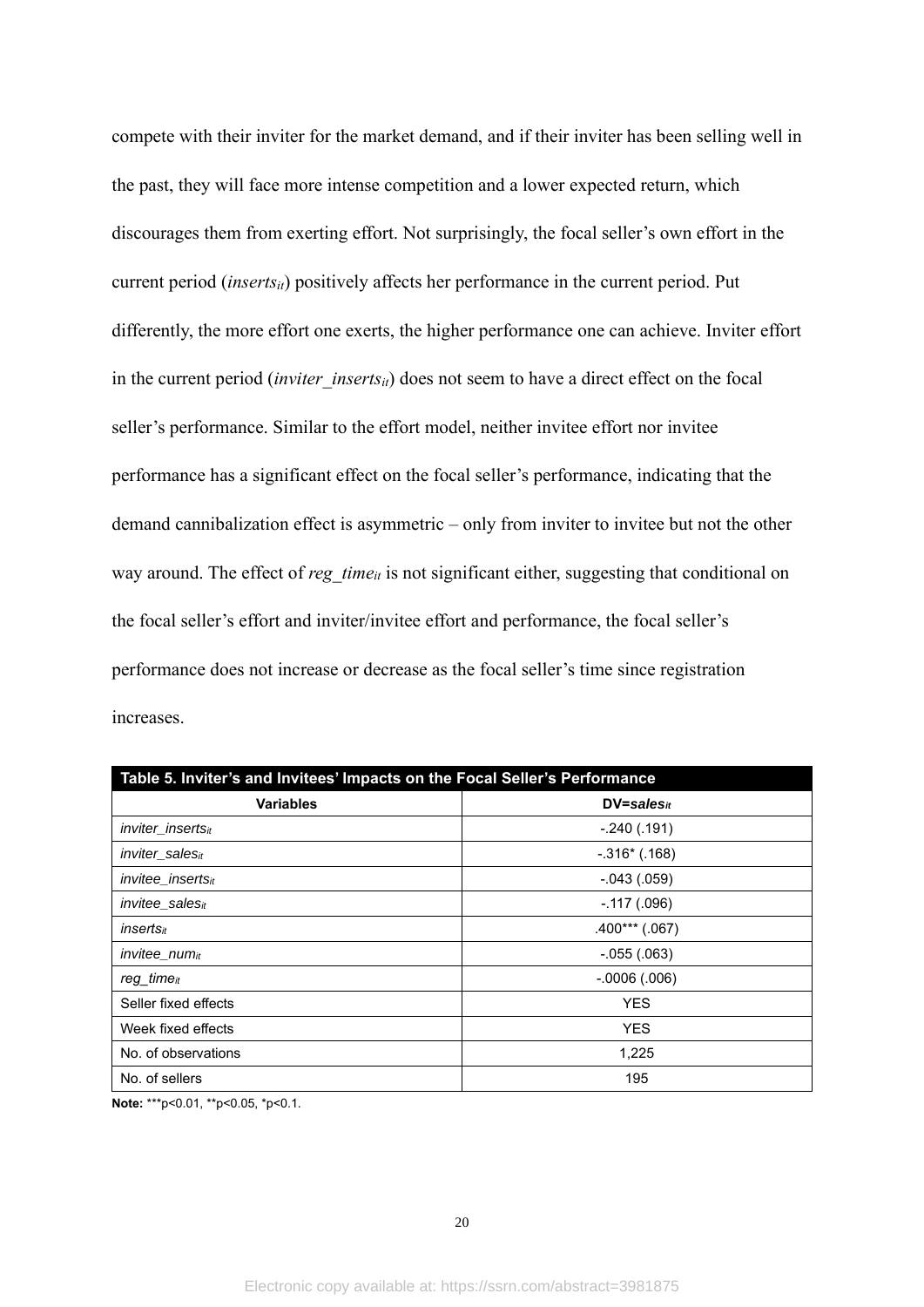#### **5. ROBUSTNESS CHECKS**

We conduct several checks to ensure that our results are robust to alternative measures and model specifications. Below, we discuss those robustness checks in sequence.

First, in the main effort model, we consider the effects of inviter/invitee last-period effort/performance and the focal seller's last-period commissions, and in the main performance model, we consider the effects of inviter/invitee current-period effort/performance. One may argue that the effect of social influence and/or free riding can go beyond consecutive periods, and there may be inter-temporal competition as well. To test those possibilities, we consider three alternative models, where we replace the last-period measures with the average weekly measures over the most recent two/three/four weeks. It is worth noticing that in the alternative effort models, "the most recent two periods" refer to periods *t-1* and *t-2*, whereas in the alternative performance models, "the most recent two periods" refer to periods *t* and *t-1*. This is consistent with the timing of the events reflected in the main effort and performance models. The "most recent three/four periods" are defined in a similar way.

The results for the alternative effort models (as shown in Table 6) suggest that social influence, or the effect of past inviter effort, remains positive in the models that consider the last two/three weeks' average, demonstrating the robustness of this result. However, the effect of past inviter effort becomes insignificant in the model that considers the last four weeks' average. A possible explanation is that it is difficult for sellers to keep track of their inviter's effort for too many weeks, and therefore, the effect of the more recent inviter effort is more significant. The same pattern is found in the effect of inviter recent performance on the focal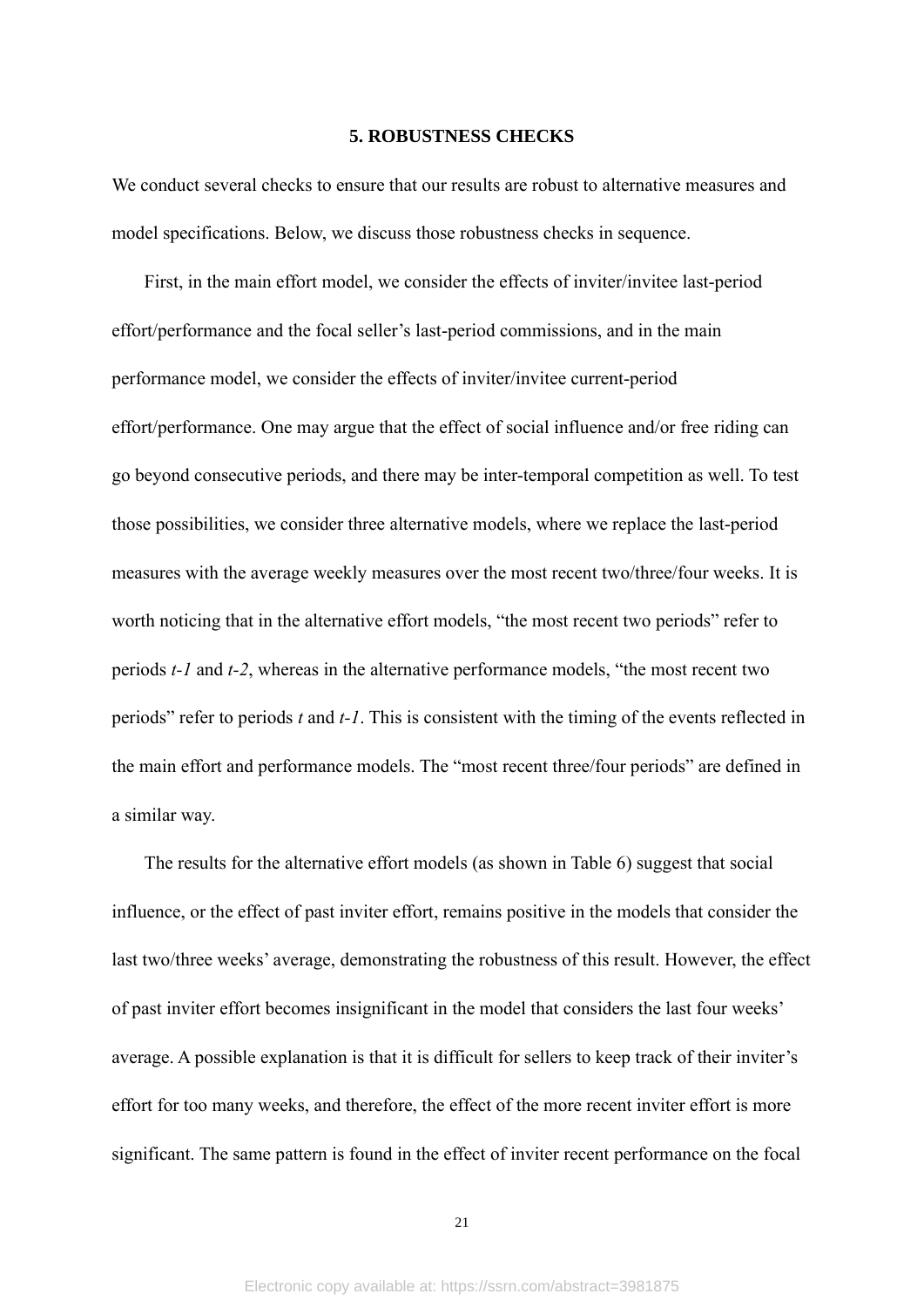seller's effort. Again, likely due to cognitive constraints, sellers may not remember what their inviter's performance was many periods back. The effect of the commissions from invitees' sales (*CFIi(t-1)*) in those alternative models is consistent with that in the main model, which presents robust evidence for sellers' free-riding behavior. The effects of invitee effort and performance are consistently insignificant in all the models considered. The effects of the commissions from the focal seller's own performance (*CFSi(t-1)*) and the focal seller's lastperiod performance (*salesi(t-1)*) are less consistent in those alternative models, and in light of this, we caution making any conclusive statements about their effects.

The results for the alternative performance models (as shown in Table 7) are consistent with those for the main model – the effects of both the current-period and recent performances of the inviter on the focal seller's performance are negative, indicating significant immediate and intertemporal competition between the focal seller and her inviter. The signs and significance levels of all other coefficients are consistent throughout, except for a change in the significance level of the coefficient of *invitee\_numit* in one of the alternative models, confirming the robustness of the results for the performance model.

| <b>Effort and Performance Averaged over Recent Weeks</b> |                       |                       |                       |  |  |  |
|----------------------------------------------------------|-----------------------|-----------------------|-----------------------|--|--|--|
|                                                          | (1)                   | (2)                   | (3)                   |  |  |  |
| <b>Variables</b>                                         | Average over the most | Average over the most | Average over the most |  |  |  |
|                                                          | recent two weeks      | recent three weeks    | recent four weeks     |  |  |  |
| inviter inserts $i(t-1)$                                 | $.350**$ (.174)       | $.311*(.161)$         | $-1.054$ (.770)       |  |  |  |
| $inviter$ sales $i(t-1)$                                 | $-.588*(.349)$        | $-.206(.155)$         | .854(.557)            |  |  |  |
| $invitee$ inserts $i(t-1)$                               | $-.113(.070)$         | $-.040(.029)$         | .138(.098)            |  |  |  |
| $invitee$ sales $i(t-1)$                                 | $-.007(.020)$         | .005(.015)            | .043(.039)            |  |  |  |
| $CFIi(t-1)$                                              | $-.003**(.001)$       | $-.003***(.001)$      | $-0.013**$ (.006)     |  |  |  |
| $CFS$ <sub>i(t-1)</sub>                                  | $-.0001(.0002)$       | $-.0001(.0001)$       | $-0002$ (.0003)       |  |  |  |
| $sales_{i(t-1)}$                                         | $.179*(.108)$         | .023(.035)            | $-.116*(.069)$        |  |  |  |
| $invitee_$ <i>num</i> <sub><math>i(t-1)</math></sub>     | $-.041***$ (.010)     | $-.038***(.008)$      | $-.057***$ (.025)     |  |  |  |

**Table 6. Inviter's and Invitees' Impacts on the Focal Seller's Effort with Inviter and Invitee**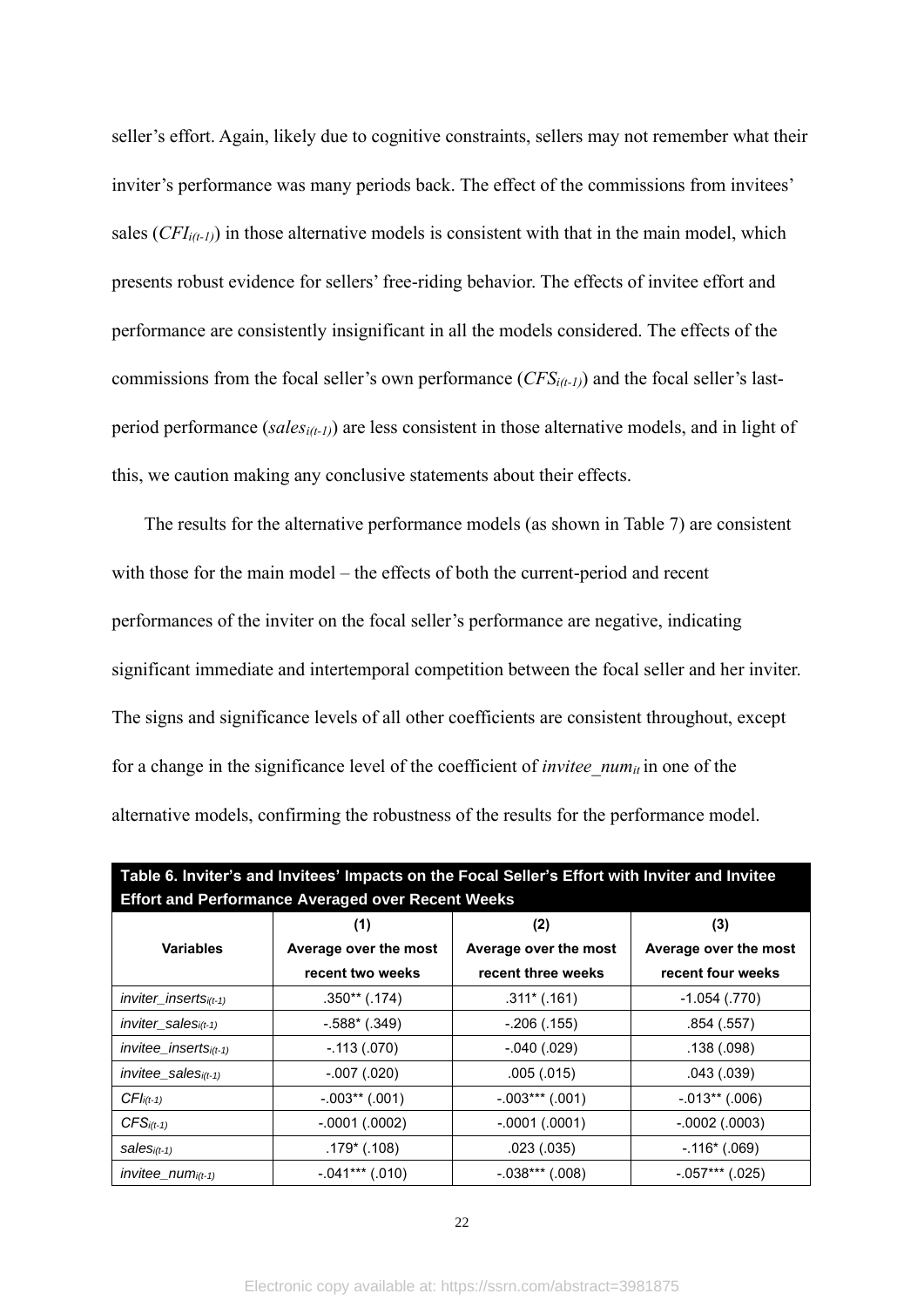| reg time <sub>it</sub> | .002(.001) | $-.0008$ $^*$ (.0005) | .003(.002) |
|------------------------|------------|-----------------------|------------|
| Seller fixed effects   | YES        | <b>YES</b>            | YES        |
| Week fixed effects     | YES        | <b>YES</b>            | YES.       |
| No. of observations    | 13.056     | 13.056                | 13,056     |
| No. of sellers         | 1684       | 1684                  | 1684       |

**Note:** \*\*\*p<0.01, \*\*p<0.05, \*p<0.1. In Model (1)/(2)/(3), inviter and invitee effort/performance, commission variables, and the focal seller's previous sales are measured by the averages over the most recent two/three/four weeks (up to week t-1).

| Table 7. Inviter's and Invitees' Impacts on the Focal Seller's Performance with Inviter and |                       |                       |                       |  |  |  |
|---------------------------------------------------------------------------------------------|-----------------------|-----------------------|-----------------------|--|--|--|
| <b>Invitee Effort and Performance Averaged over Recent Weeks</b>                            |                       |                       |                       |  |  |  |
|                                                                                             | (1)                   | (2)                   | (3)                   |  |  |  |
| <b>Variables</b>                                                                            | Average over the most | Average over the most | Average over the most |  |  |  |
|                                                                                             | recent two weeks      | recent three weeks    | recent four weeks     |  |  |  |
| <i>inviter inserts<sub>it</sub></i>                                                         | $-0.078(0.128)$       | $-.068(.133)$         | $-0.033(0.123)$       |  |  |  |
| <i>inviter</i> sales <sub>it</sub>                                                          | $-.278*(.157)$        | $-.354*(.213)$        | $-.273$ (.142)        |  |  |  |
| <i>invitee insertsit</i>                                                                    | $-.081(.055)$         | $-.065(.067)$         | $-073(067)$           |  |  |  |
| <i>invitee</i> sales <sub>it</sub>                                                          | $-.113(.071)$         | $-.202(.154)$         | $-0.137(0.118)$       |  |  |  |
| inserts <sub>it</sub>                                                                       | $.368***(.073)$       | $.464***$ $(.088)$    | $.426***$ $(.086)$    |  |  |  |
| invitee_num <sub>it</sub>                                                                   | $-.031(.047)$         | $-.006(.043)$         | $-.072$ * (.039)      |  |  |  |
| $req$ time $it$                                                                             | .002(.004)            | .002(.004)            | .003(.004)            |  |  |  |
| Seller fixed effects                                                                        | <b>YES</b>            | <b>YES</b>            | <b>YES</b>            |  |  |  |
| Week fixed effects                                                                          | <b>YES</b>            | <b>YES</b>            | <b>YES</b>            |  |  |  |
| No. of observations                                                                         | 1,225                 | 1,225                 | 1,225                 |  |  |  |
| No. of sellers                                                                              | 195                   | 195                   | 195                   |  |  |  |

**Note:** \*\*\*p<0.01, \*\*p<0.05, \*p<0.1. In Model (1)/(2)/(3), inviter and invitee effort/performance are measured by the averages over the most recent two/three/four weeks (up to week t).

Second, we consider an alternative model where we use the cumulative number of inserts/sales and the cumulative commission amounts, instead of the last-period/currentperiod measures, as the main independent variables. Since all these cumulative measures are increasing over time by definition, we omit seller fixed effects in those models to allow crosssectional comparisons. The results about the main independent variables from this robustness check (as shown in Model (1) of Table 8 and Table 9) are consistent with the main results, except that in the performance model, the effect of the cumulative inviter effort on the focal seller's performance becomes positive and significant. A plausible explanation for this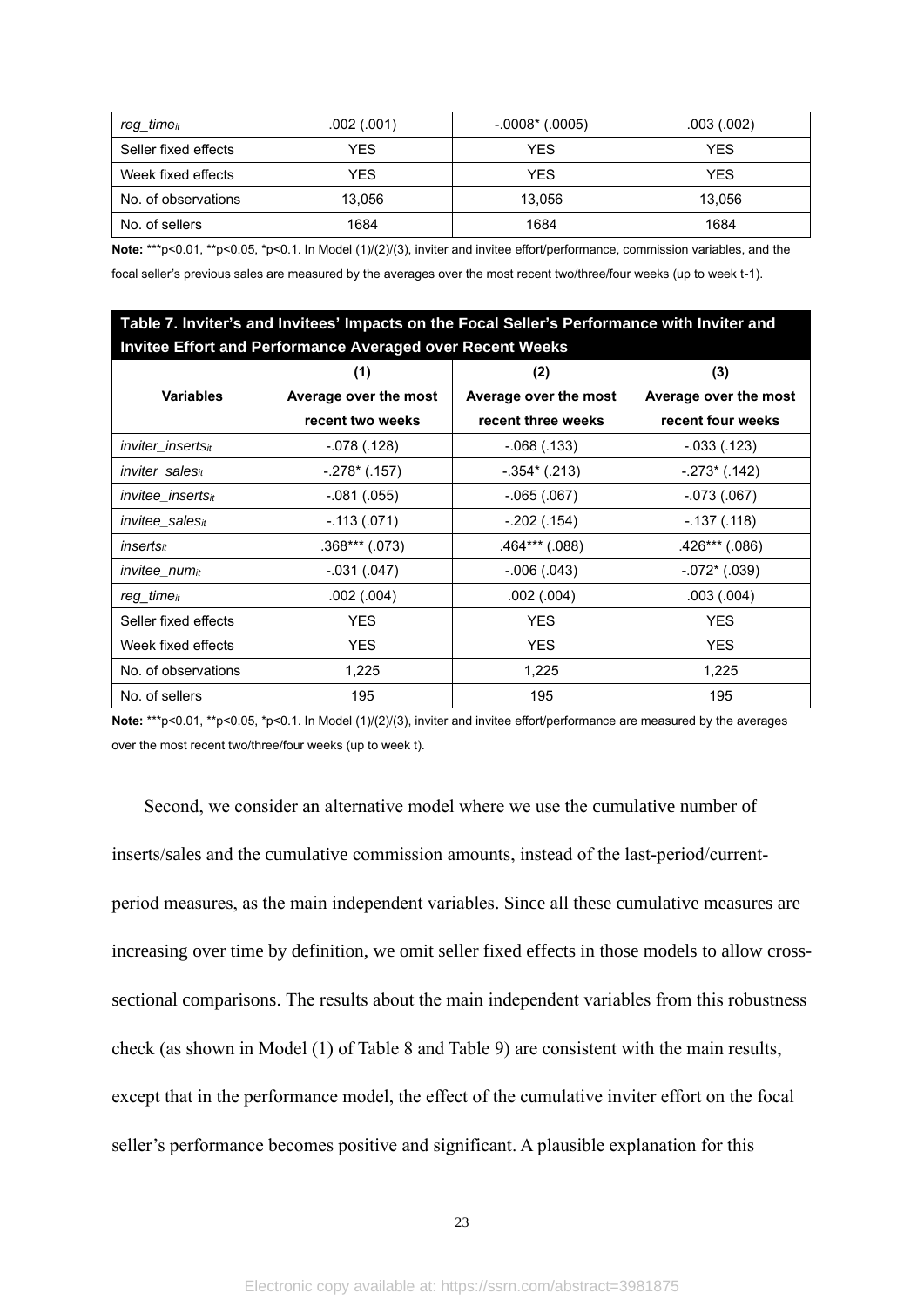positive effect is that in the longer run, the inviter's effort can spill over to the focal seller (Haviv et al., 2020). For example, the inviter's effort can make potential buyers become aware of or familiar with the products, and since the inviter and the focal seller may share common buyers, the inviter's cumulative effort can positively affect the focal seller's performance.

| Table 8. Inviter's and Invitees' Impacts on the Focal Seller's Effort with Cumulative/Logged |                            |                    |                           |  |  |  |
|----------------------------------------------------------------------------------------------|----------------------------|--------------------|---------------------------|--|--|--|
| <b>Measures and "No-invitee" Subsample</b>                                                   |                            |                    |                           |  |  |  |
|                                                                                              | (1)                        | (2)                | (3)                       |  |  |  |
| <b>Variables</b>                                                                             | <b>Cumulative measures</b> | Logged measures    | "No-invitee" sellers only |  |  |  |
| $inviter_insetsi(t-1)$                                                                       | $.118***$ $(.028)$         | $.094*$ $(.054)$   | $.150**$ (.063)           |  |  |  |
| $inviter$ sales $i(t-1)$                                                                     | $-.092***$ (.022)          | $-.112(.069)$      | $-.148**(.066)$           |  |  |  |
| $invitee_{inserts_{i(t-1)}}$                                                                 | $-0.018(0.028)$            | $-0005(009)$       |                           |  |  |  |
| $invitee$ _sales $i(t-1)$                                                                    | .017(.016)                 | .0008(.008)        |                           |  |  |  |
| $CFIi(t-1)$                                                                                  | $-.0006***$ (.0002)        | $-.006(.013)$      |                           |  |  |  |
| $CFS$ <sub>i(t-1)</sub>                                                                      | $.0003***(.0001)$          | $-.020***$ (.005)  | $-.0001(.0001)$           |  |  |  |
| $sales_{i(t-1)}$                                                                             | $.017**(.008)$             | $.093***$ $(.029)$ | .016(.032)                |  |  |  |
| $invitee_$ <i>num</i> <sub><math>i(t-1)</math></sub>                                         | .0000(.004)                | $-.141***(.021)$   |                           |  |  |  |
| alipayi                                                                                      | $.253***$ (.029)           |                    |                           |  |  |  |
| wechati                                                                                      | $.065***$ $(.014)$         |                    |                           |  |  |  |
| qqi                                                                                          | $-.029**(.013)$            |                    |                           |  |  |  |
| $reg\_time_{it}$                                                                             | $-.0009***$ (.0002)        | .0002(.0002)       | $-.0004*(.0002)$          |  |  |  |
| leveli                                                                                       | $.009*$ $(.005)$           |                    |                           |  |  |  |
| Seller fixed effects                                                                         | <b>NO</b>                  | <b>YES</b>         | <b>YES</b>                |  |  |  |
| Week fixed effects                                                                           | <b>YES</b>                 | <b>YES</b>         | <b>YES</b>                |  |  |  |
| No. of observations                                                                          | 13,056                     | 13,056             | 11,402                    |  |  |  |
| No. of sellers                                                                               | 1684                       | 1684               | 1540                      |  |  |  |

Note: \*\*\*p<0.01, \*\*p<0.05, \*p<0.1. In Model (1), inviter and invitee effort/performance, commission variables, and the focal seller's previous sales are cumulative measures. The estimation results for the province and mobile operator dummies are omitted. In Model (2), inviter and invitee effort/performance, commission variables, the number of invitees and the focal seller's previous sales are log transformed. In Model (3), the sellers with any invitee are excluded.

| Table 9. Inviter's and Invitees' Impacts on the Focal Seller's Performance with |                                                              |                        |                           |  |  |
|---------------------------------------------------------------------------------|--------------------------------------------------------------|------------------------|---------------------------|--|--|
|                                                                                 | <b>Cumulative/Logged Measures and "No-invitee" Subsample</b> |                        |                           |  |  |
| <b>Variables</b>                                                                | (3)                                                          |                        |                           |  |  |
|                                                                                 | <b>Cumulative measures</b>                                   | <b>Logged measures</b> | "No-invitee" sellers only |  |  |
| inviter_insertsit                                                               | $.405***$ (.123)                                             | $-.292(.184)$          | $-.206(.725)$             |  |  |
| inviter_salesit                                                                 | $-101**$ (.048)                                              | $-.426*(.259)$         | $-.467$ (.250)            |  |  |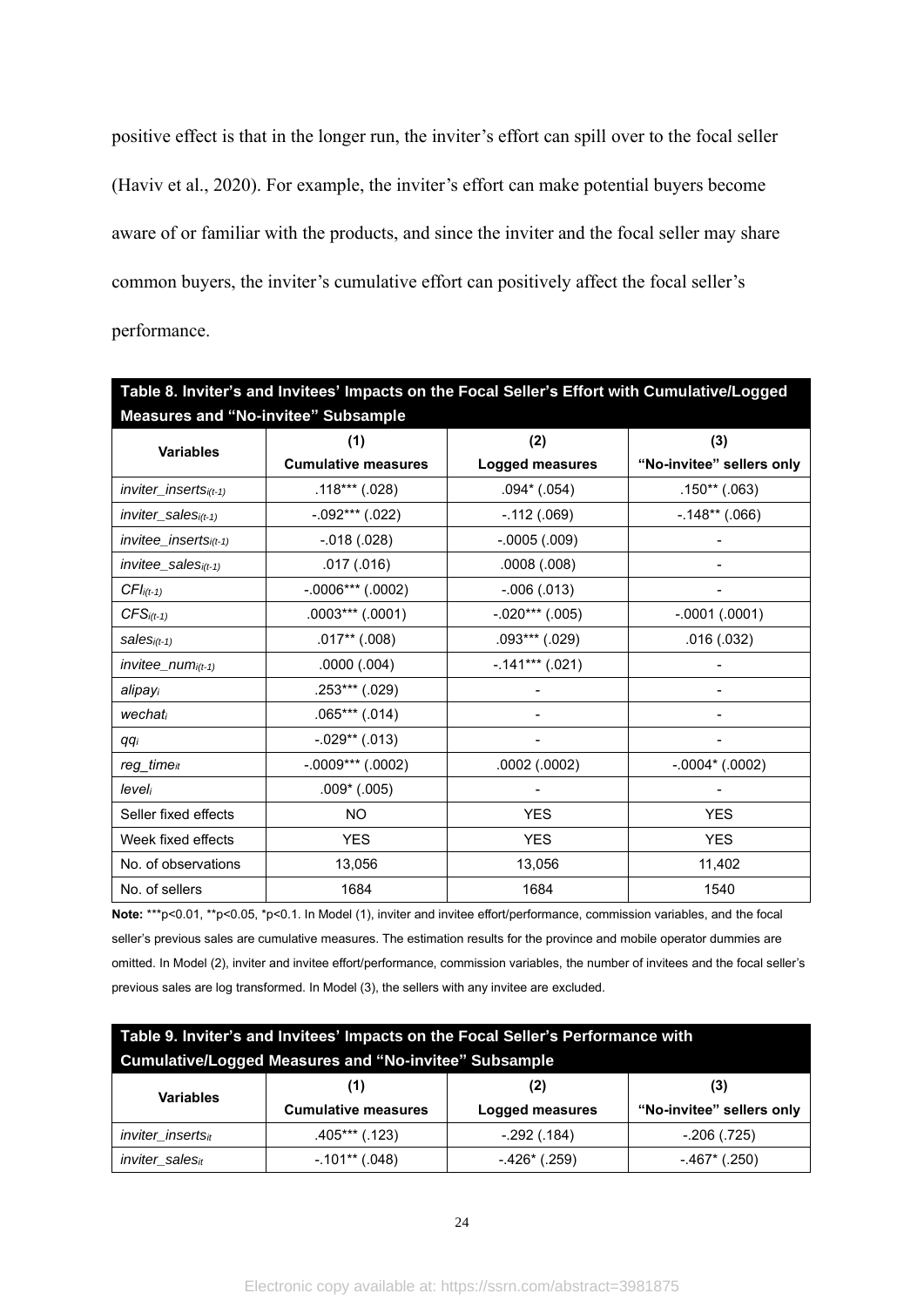| invitee_insertsit               | $-.014(.053)$      | $-.112(.072)$    |                 |
|---------------------------------|--------------------|------------------|-----------------|
| invitee_salesit                 | $-.017(.035)$      | .022(.088)       |                 |
| <i>inserts#</i>                 | $.329***$ $(.037)$ | $.740***$ (.195) | .274(.187)      |
| <i>invitee_num</i> <sup>t</sup> | $.032***$ $(.009)$ | $-.384(.433)$    |                 |
| alipayi                         | $.380***$ $(.083)$ |                  |                 |
| wechati                         | .076(.082)         |                  |                 |
| qqi                             | .033(.080)         |                  |                 |
| reg_time <sub>it</sub>          | .003(.002)         | $.014**$ (.006)  | $-.016**(.007)$ |
| leveli                          | .010(.059)         |                  |                 |
| Seller fixed effects            | <b>NO</b>          | <b>YES</b>       | <b>YES</b>      |
| Week fixed effects              | <b>YES</b>         | <b>YES</b>       | <b>YES</b>      |
| No. of observations             | 1,225              | 1,225            | 555             |
| No. of sellers                  | 195                | 195              | 116             |

**Note:** \*\*\*p<0.01, \*\*p<0.05, \*p<0.1. In Model (1), inviter and invitee effort/performance are cumulative measures. The estimation results for the province and mobile operator dummies are omitted. In Model (2), inviter and invitee effort/performance, the number of invitees, and the focal seller's effort are log transformed. In Model (3), the sellers with any invitee are excluded.

Third, we consider an alternative model where we log-transform the number of inserts/sales and the commission amounts, as well as the DVs, to account for the skewness of their respective distributions. The results from this robustness check (as shown in Model (2) of Table 8 and Table 9) are consistent with the main results, except for some differences in the coefficients' significance levels.

Finally, to further alleviate the endogeneity concern about *invitee\_numi(t-1)* and *invitee\_num<sub>it</sub>* (i.e., the focal seller might "strategically" choose to focus on earning commissions by inviting more invitees and not to sell products themselves), we estimate Equations (1) and (2) with data about sellers who have no invitees and exert all their effort in selling products themselves. Note that the sample size in this robustness check is significantly smaller than that in the main analysis, and therefore, the significance levels of the coefficients drop. The invitee related variables (including *CFIi(t-1)*) are also removed from the models due to the absence of variation (zero throughout). The results from this robustness check (as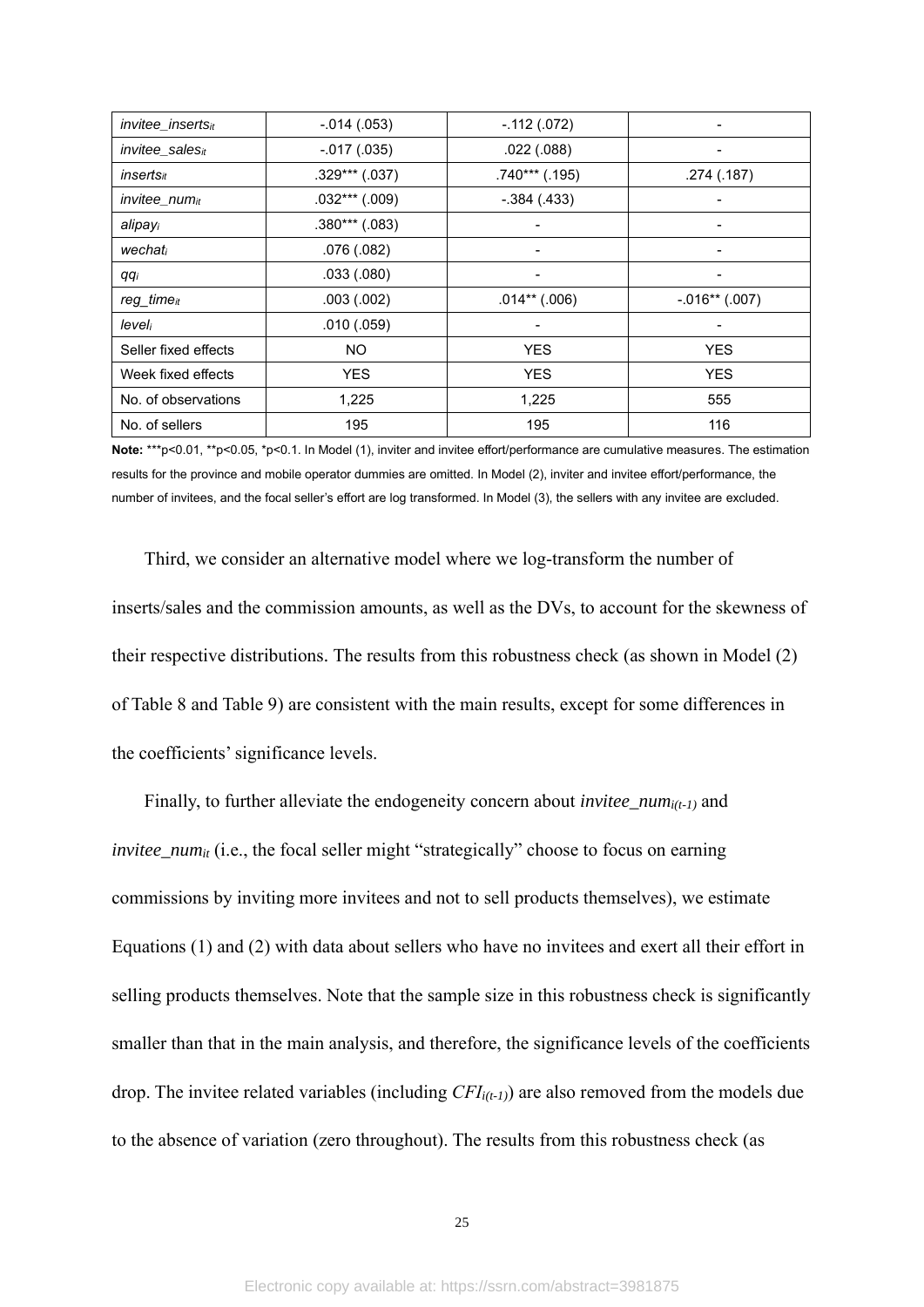shown in Model (3) of Table 8 and Table 9) again confirm the positive effect of inviter effort (i.e., social influence) and the negative effect of inviter performance (i.e., competition).

#### **6. CONCLUSIONS**

To our knowledge, this paper provides the first empirical analysis of how the effort and performance of connected sellers (i.e., the inviter and invitees) in an online social network affect the focal seller's effort and performance. We show that the inviter's effort has a positive effect on the focal seller's effort, while the inviter's performance has a negative effect on the focal seller's effort and performance, indicating both social influence and competition in the inviter-to-invitee direction. The coexistence of the positive social influence and negative competition effects suggests an interesting dichotomy – while inviter effort has a positive externality as it increases the focal seller's effort through social influence, it does not necessarily lead to a higher performance by the focal seller because the effect of the increased effort by the focal seller can be offset by competition from the inviter. Additionally, neither invitees' effort nor their performance has a significant effect on the focal seller's effort or performance. These results combined show that social influence and competition among sellers only happen in the "top-down" manner. We also find evidence for the freeriding behavior of sellers: when the focal seller has received more commissions from her invitees' sales, the focal seller will significantly reduce her effort. Our results call for a more complete theory and testing for the mechanisms of interactions among sellers on social media platforms in the IS literature.

The contributions of this research are threefold. First, we contribute to the nascent literature of commercial activities on online social media platforms. Prior studies have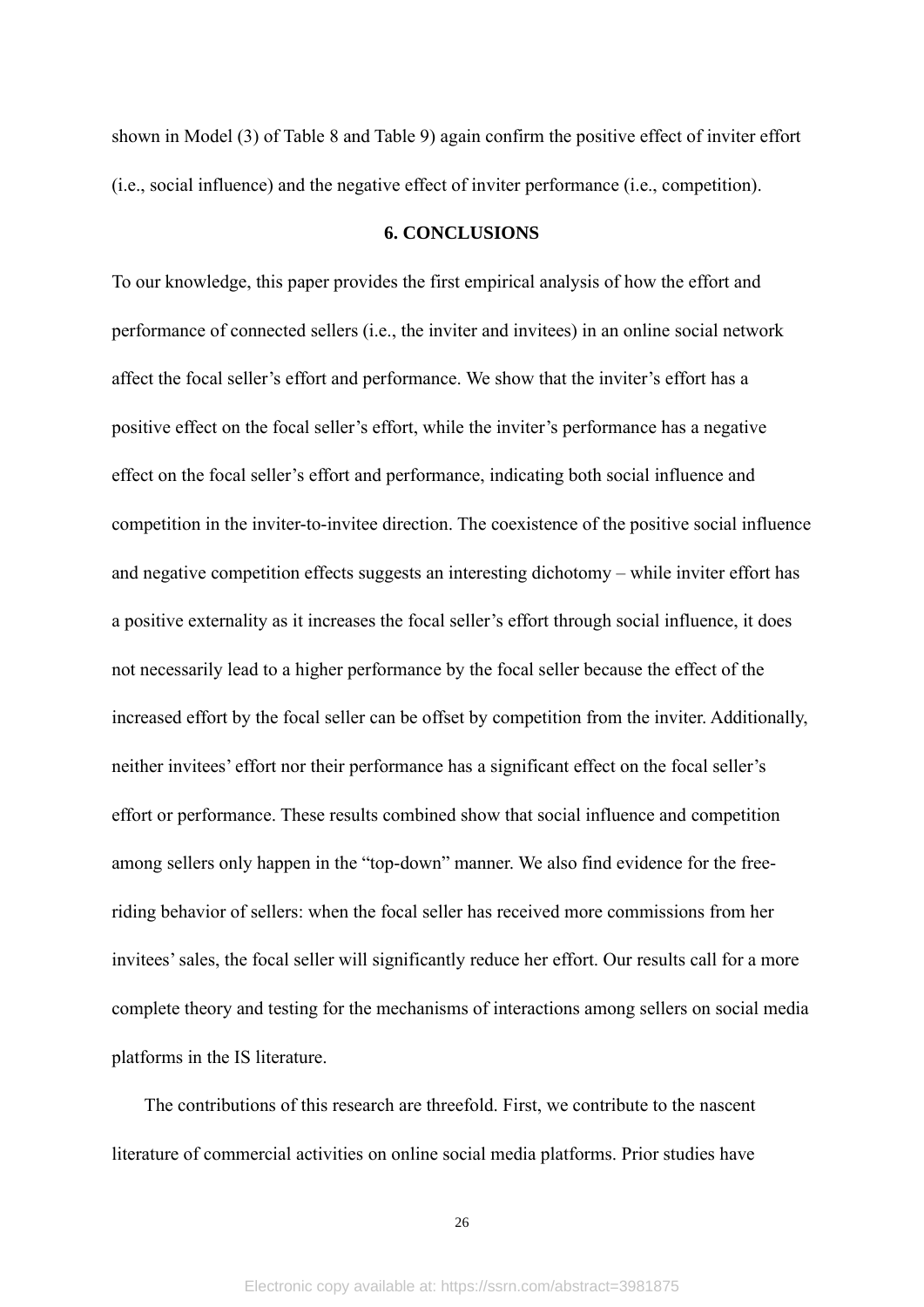examined the purchase and consumption activities of connected buyers or users (e.g., Lamberton & Rose, 2012; Subramanian & Rao, 2016; Sun et al., 2021a; Wu et al., 2015). We extend this literature by studying sellers' effort in selling as well as their performance, which is very important for companies selling in online social networks. We find three forms of interactions among connected sellers in an online social network – social influence, competition, and free riding. We believe these forms of interactions are not unique to the platform we study – social influence and competition are likely to be present among connected sellers in other contexts, and in contexts where the commission structure exists but is different from the context we study, the direction of the effect of commissions may still be similar. Second, social influence among buyers or users has been explored extensively in prior literature (Aral & Walker, 2011; Bapna & Umyarov, 2015; de Matos et al., 2014; Ma et al., 2015; Wang et al., 2013), but social influence among sellers, especially in online social networks, has been an uncharted field. We find evidence for social influence among connected sellers, which can be explained by social learning and a cost-benefit analysis process that considers a different set of factors than those considered by buyers. Third, we focus on a seller network, which has a hierarchical structure. This type of seller network has been adopted extensively by many business giants, such as Amway and Avon. The method we use to explore the different roles of inviters and invitees in affecting the focal seller's behavior could be extended to other business settings in addition to online social networks.

Our work also makes a valuable practical contribution. Our findings highlight the role social influence plays in driving sellers to make an effort in selling. Therefore, to help companies selling products on online social networking platforms succeed, platforms could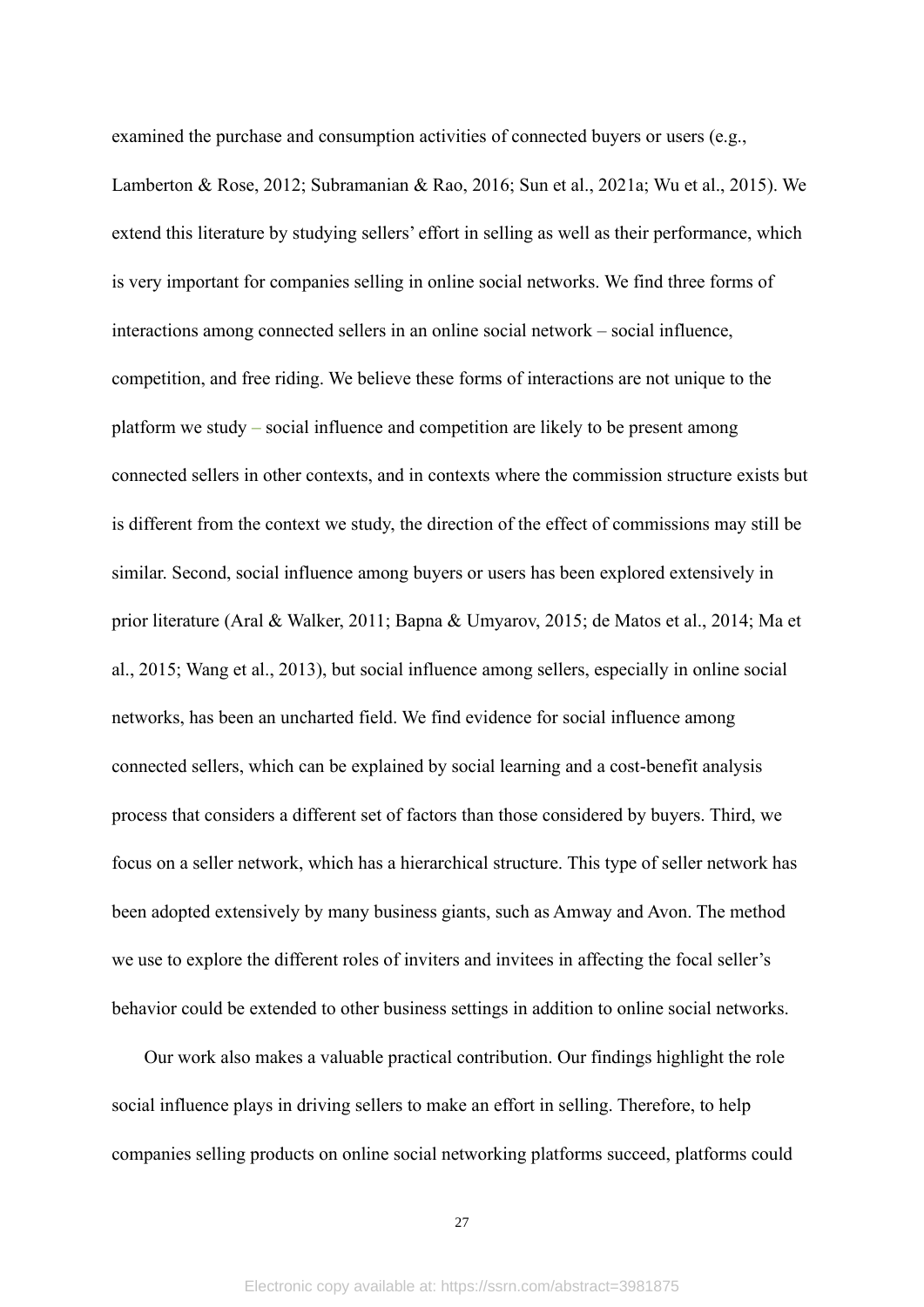design creative communication channels or mechanisms to promote social influence among sellers, such as informing them of their connected sellers' recent commercial activities automatically. We provide evidence for competition among connected sellers, which calls for strategies to alleviate competition and promote coordination among sellers. We also find evidence for sellers' free-riding behavior, which has implications for the design of the seller compensation or payment structure (e.g., setting the optimal commission rate).

This study is subject to some limitations that can be explored in future studies. First, as mentioned previously, we do not observe the users who receive the invitation but decide not to register, and therefore, we cannot study users' decision to register as a seller. Hence, we focus on studying sellers' efforts and outcomes. However, with better data availability, it would be interesting to examine users' registration decisions. Second, we do not observe sellers' social network on WeChat and thus cannot study the potential social influence among sellers at the same level of the seller network or explicitly control for the demand variations among sellers due to different numbers of connections on WeChat. To alleviate the latter issue, we include seller fixed effects to account for potential unobserved confounding factors. Future studies can consider exploring the influence of other users in the social network besides that of the inviter/invitees in the seller network. Third, due to data limitations, we are unable to rule out some alternative explanations, such as demand shocks that affect sellers in higher positions in the seller network immediately and have a delayed effect on sellers in lower positions. With more detailed data, one could test more alternative mechanisms. Finally, we only observe sellers' actions of adding new products into their shops. Their effort in advertising and marketing is not observed. Future research can explore the effects of social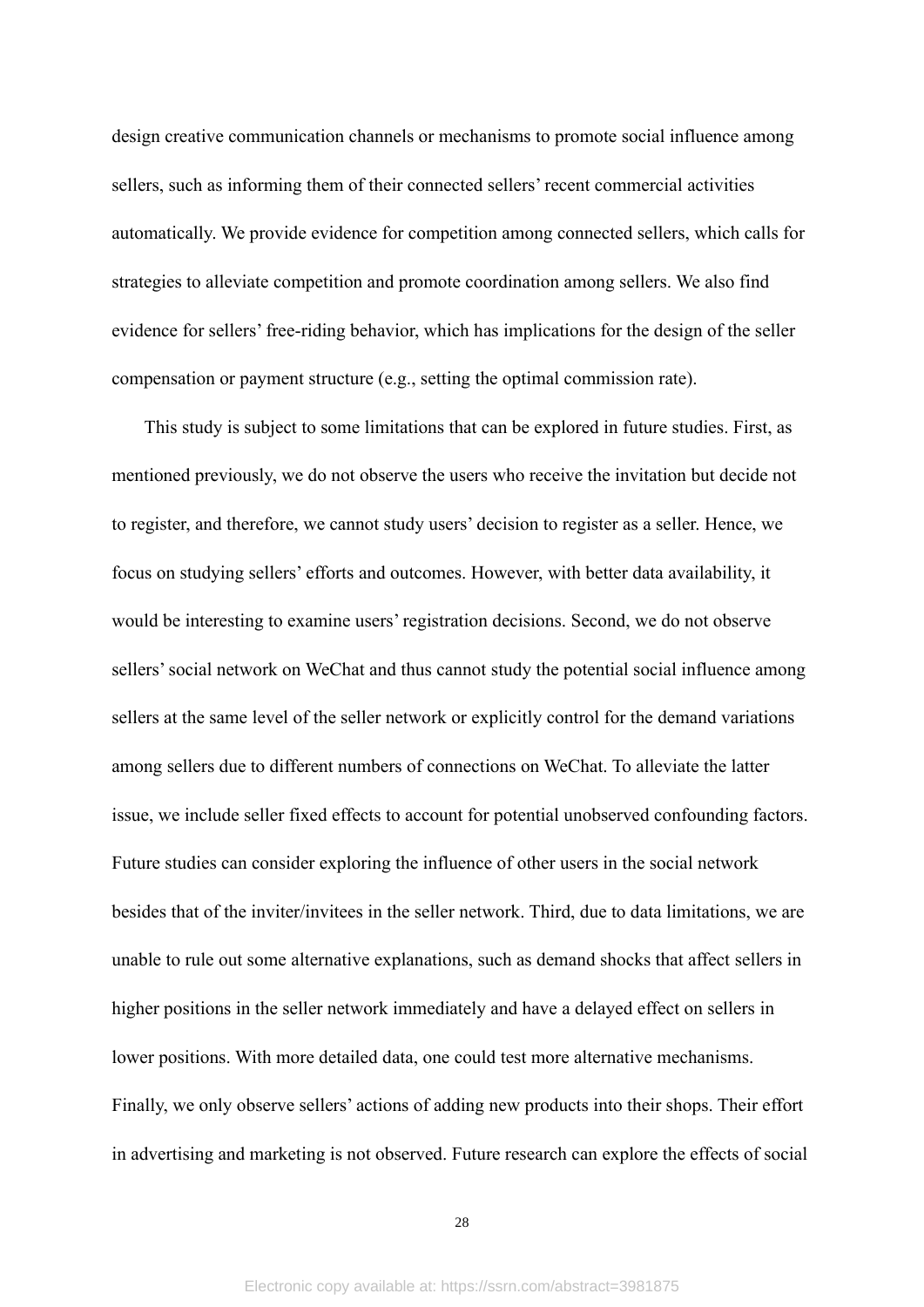influence on different types of seller effort if such data are available.

#### **ACKNOWLEDGMENTS**

We sincerely thank the senior editor, Siva Viswanathan, the associate editor, and three

anonymous reviewers at MIS Quarterly for constructive guidance throughout the review

process. We thank Lini Kuang for her research support in the early stage of the paper. We also

thank Gerald (Jerry) Kane and Brian Butler for their valuable comments at the Pre-AMCIS

MISQ Author Workshop 2017 in Boston.

**Funding.** Zhijun Yan sincerely appreciates the support from the National Natural Science

Foundation of China [Grant 72110107003, 71872013, 71521002].

## **REFERENCES**

- Adler, M. D., & Posner, E. A. (1999). Rethinking cost-benefit analysis. *The Yale Law Journal*, *109*(2), 165-247.<https://doi.org/10.2307/797489>
- Aral, S. (2011). Commentary—Identifying social influence: A comment on opinion leadership and social contagion in new product diffusion. *Marketing Science*, *30*(2), 217-223.<https://doi.org/10.1287/mksc.1100.0596>
- Aral, S., & Walker, D. (2011). Creating social contagion through viral product design: A randomized trial of peer influence in networks. *Management Science*, *57*(9), 1623- 1639.<https://doi.org/10.1287/mnsc.1110.1421>
- Bapna, R., & Umyarov, A. (2015). Do your online friends make you pay? A randomized field experiment on peer influence in online social networks. *Management Science*, *61*(8), 1902-1920.<https://doi.org/10.1287/mnsc.2014.2081>
- Bhattacharyya, S., & Bose, I. (2020). S-commerce: Influence of Facebook likes on purchases and recommendations on a linked e-commerce site. *Decision Support Systems*, *138*, Article 113383.<https://doi.org/10.1016/j.dss.2020.113383>
- Camerer, C., Babcock, L., Loewenstein, G., & Thaler, R. (1997). Labor supply of New York City cabdrivers: One day at a time. *The Quarterly Journal of Economics*, *112*(2), 407- 441.<https://doi.org/10.1162/003355397555244>
- Cao, H., Chen, Z., Xu, F., Wang, T., Xu, Y., Zhang, L., & Li, Y. (2020). When your friends become sellers: An empirical study of social commerce site Beidian. *Proceedings of the International AAAI Conference on Web and Social Media*, *14*(1), 83-94. <https://ojs.aaai.org/index.php/ICWSM/article/view/7281>
- Chen, J. V., Su, B.-c., & Widjaja, A. E. (2016). Facebook C2C social commerce: A study of online impulse buying. *Decision Support Systems*, *83*, 57-69. <https://doi.org/10.1016/j.dss.2015.12.008>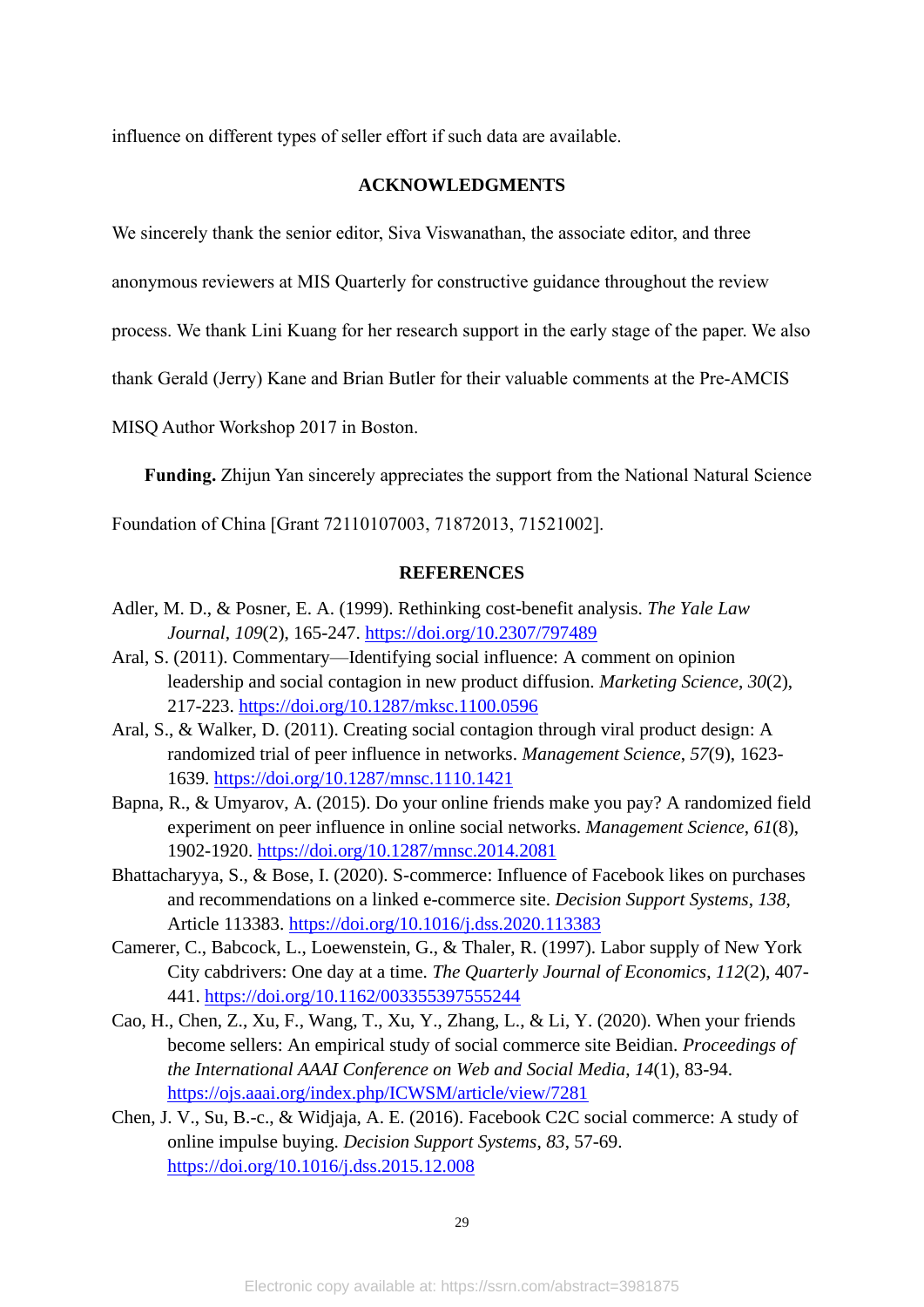- Chung, K. S., Liu, E. M., & Lo, M. (2021). Selling to consumers who cannot detect small differences. *Journal of Economic Theory*, *192*, Article 105186. <https://doi.org/10.1016/j.jet.2021.105186>
- Crawford, S., Gray, W., Johnson, B. R., & Price, R. A., III. (2018). What motivates buy-side analysts to share recommendations online? *Management Science*, *64*(6), 2574-2589. <https://doi.org/10.1287/mnsc.2017.2749>
- de Matos, M. G., Ferreira, P., & Krackhardt, D. (2014). Peer influence in the diffusion of iPhone 3G over a large social network. *MIS Quarterly*, *38*(4), 1103-1134. <https://doi.org/10.25300/misq/2014/38.4.08>
- Drèze, J., & Stern, N. (1987). The theory of cost-benefit analysis. In A. J. Auerbach & M. Feldstein (Eds.), *Handbook of public economics* (Vol. 2, pp. 909-989). Elsevier.
- Gorbenko, A. S., & Malenko, A. (2011). Competition among sellers in securities auctions. *American Economic Review*, *101*(5), 1806-1841. <https://doi.org/10.1257/aer.101.5.1806>
- Gu, F. F., Kim, N., Tse, D. K., & Wang, D. T. (2010). Managing distributors' changing motivations over the course of a joint sales program. *Journal of Marketing*, *74*(5), 32- 47.<https://doi.org/10.1509/jmkg.74.5.032>
- Hao, H., Padman, R., Sun, B., & Telang, R. (2018). Quantifying the impact of social influence on the information technology implementation process by physicians: A hierarchical bayesian learning approach. *Information Systems Research*, *29*(1), 25-41. <https://doi.org/10.1287/isre.2017.0746>
- Haviv, A., Huang, Y., & Li, N. (2020). Intertemporal demand spillover effects on video game platforms. *Management Science*, *66*(10), 4788-4807. <https://doi.org/10.1287/mnsc.2019.3414>
- Hong, Y., Hu, Y., & Burtch, G. (2018). Embeddedness, prosociality, and social influence: Evidence from online crowdfunding. *MIS Quarterly*, *42*(4), 1211-1224. <https://doi.org/10.25300/misq/2018/14105>
- Hong, Y., Pavlou, P. A., Shi, N., & Wang, K. (2017). On the role of fairness and social distance in designing effective social referral systems. *MIS Quarterly*, *41*(3), 787-810. <https://doi.org/10.25300/misq/2017/41.3.06>
- Jung, J., Bapna, R., Golden, J. M., & Sun, T. (2020). Words matter! Toward a prosocial callto-action for online referral: Evidence from two field experiments. *Information Systems Research*, *31*(1), 16-36.<https://doi.org/10.1287/isre.2019.0873>
- Kőszegi, B., & Rabin, M. (2006). A model of reference-dependent preferences. *The Quarterly Journal of Economics*, *121*(4), 1133-1165. <https://doi.org/10.1093/qje/121.4.1133>
- Lamberton, C. P., & Rose, R. L. (2012). When is ours better than mine? A framework for understanding and altering participation in commercial sharing systems. *Journal of Marketing*, *76*(4), 109-125.<https://doi.org/10.1509/jm.10.0368>
- Li, X. (2018). Impact of average rating on social media endorsement: The moderating role of rating dispersion and discount threshold. *Information Systems Research*, *29*(3), 739- 754.<https://doi.org/10.1287/isre.2017.0728>
- Liang, T.-P., & Turban, E. (2011). Introduction to the special issue social commerce: A research framework for social commerce. *International Journal of Electronic*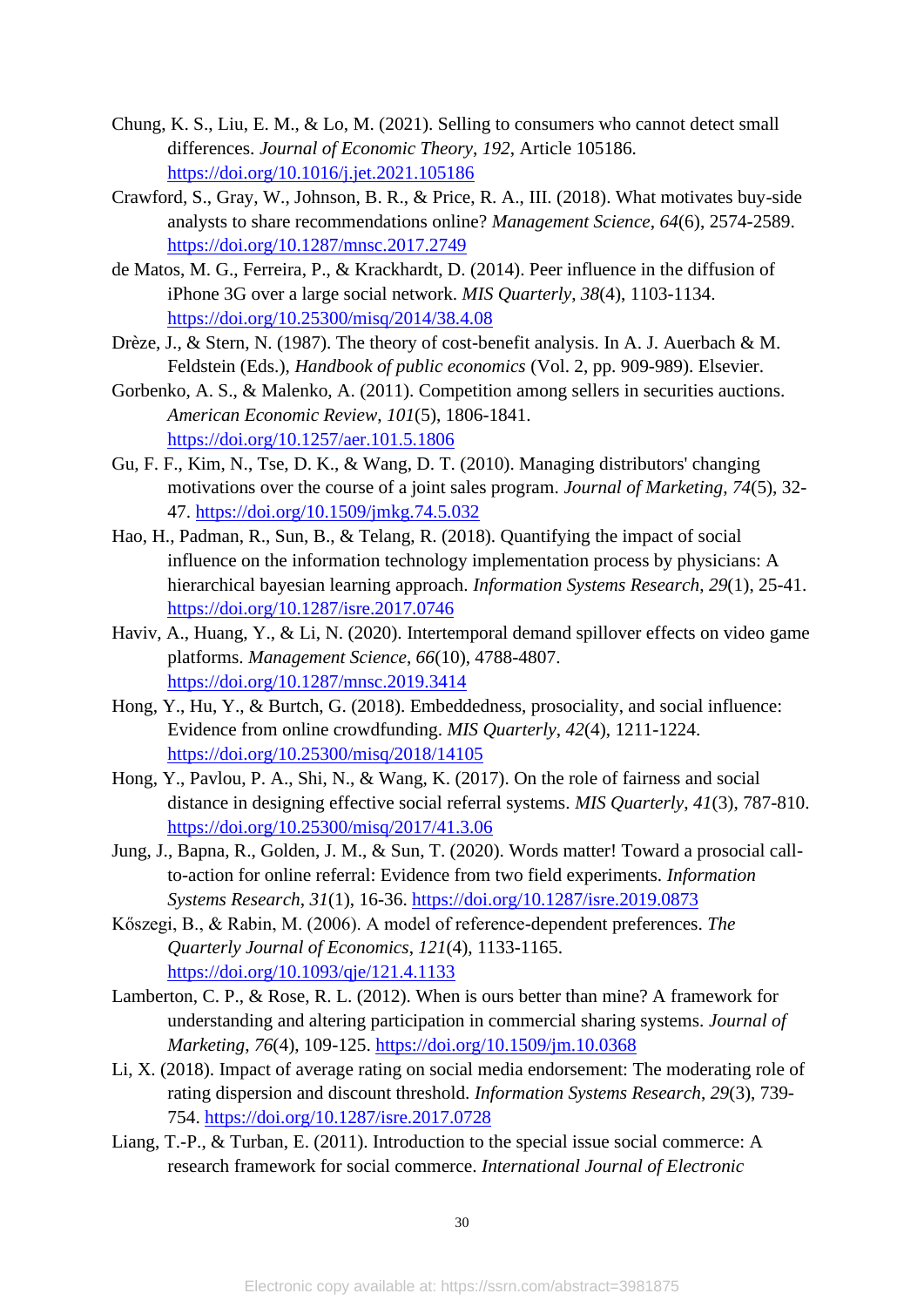*Commerce*, *16*(2), 5-14.<https://doi.org/10.2753/JEC1086-4415160201>

- Lipsman, A. (2021). *Social commerce 2021: Media and commerce convergence creates growth opportunity for brands*. Retrieved 4/June from <https://www.emarketer.com/content/social-commerce-2021>
- Ma, L., Krishnan, R., & Montgomery, A. L. (2015). Latent homophily or social influence? An empirical analysis of purchase within a social network. *Management Science*, *61*(2), 454-473.<https://doi.org/10.1287/mnsc.2014.1928>
- Oestreicher-Singer, G., & Sundararajan, A. (2012a). Recommendation networks and the long tail of electronic commerce. *MIS Quarterly*, *36*(1), 65-83. <https://doi.org/10.2307/41410406>
- Oestreicher-Singer, G., & Sundararajan, A. (2012b). The visible hand? Demand effects of recommendation networks in electronic markets. *Management Science*, *58*(11), 1963- 1981.<https://doi.org/10.1287/mnsc.1120.1536>
- Raghunathan, S., & Sarkar, S. (2016). Competitive bundling in information markets: A sellerside analysis. *MIS Quarterly*, *40*(1), 111-131. <https://doi.org/10.25300/misq/2016/40.1.05>
- Risselada, H., Verhoef, P. C., & Bijmolt, T. H. (2014). Dynamic effects of social influence and direct marketing on the adoption of high-technology products. *Journal of Marketing*, *78*(2), 52-68.<https://doi.org/10.1509/jm.11.0592>
- Shin, J. (2007). How does free riding on customer service affect competition? *Marketing Science*, *26*(4), 488–503.<https://doi.org/10.1287/mksc.1060.0252>
- Song, T., Tang, Q., & Huang, J. (2019). Triadic closure, homophily, and reciprocation: An empirical investigation of social ties between content providers. *Information Systems Research*, *30*(3), 912-926.<https://doi.org/10.1287/isre.2019.0838>
- Stephen, A. T., & Toubia, O. (2010). Deriving value from social commerce networks. *Journal of Marketing Research*, *47*(2), 215-228.<https://doi.org/10.1509/jmkr.47.2.215>
- Subramanian, U., & Rao, R. C. (2016). Leveraging experienced consumers to attract new consumers: An equilibrium analysis of displaying deal sales by daily deal websites. *Management Science*, *62*(12), 3555-3575.<https://doi.org/10.1287/mnsc.2015.2298>
- Sun, T., Viswanathan, S., Huang, N., & Zheleva, E. (2021a). Designing promotional incentive to embrace social sharing: Evidence from field and lab experiments. *MIS Quarterly*, *45*(2), 789-820.<https://doi.org/10.25300/misq/2021/15352>
- Sun, T., Viswanathan, S., & Zheleva, E. (2021b). Creating social contagion through firmmediated message design: Evidence from a randomized field experiment. *Management Science*, *67*(2), 808-827.<https://doi.org/10.1287/mnsc.2020.3581>
- Tucker, C., & Zhang, J. (2010). Growing two-sided networks by advertising the user base: A field experiment. *Marketing Science*, *29*(5), 805-814. <https://doi.org/10.1287/mksc.1100.0560>
- Tucker, C. E. (2008). Identifying formal and informal influence in technology adoption with network externalities. *Management Science*, *54*(12), 2024-2038. <https://doi.org/10.1287/mnsc.1080.0897>
- Wang, Y., Meister, D. B., & Gray, P. H. (2013). Social influence and knowledge management systems use: Evidence from panel data. *MIS Quarterly*, *37*(1), 299-313. <https://doi.org/10.25300/misq/2013/37.1.13>